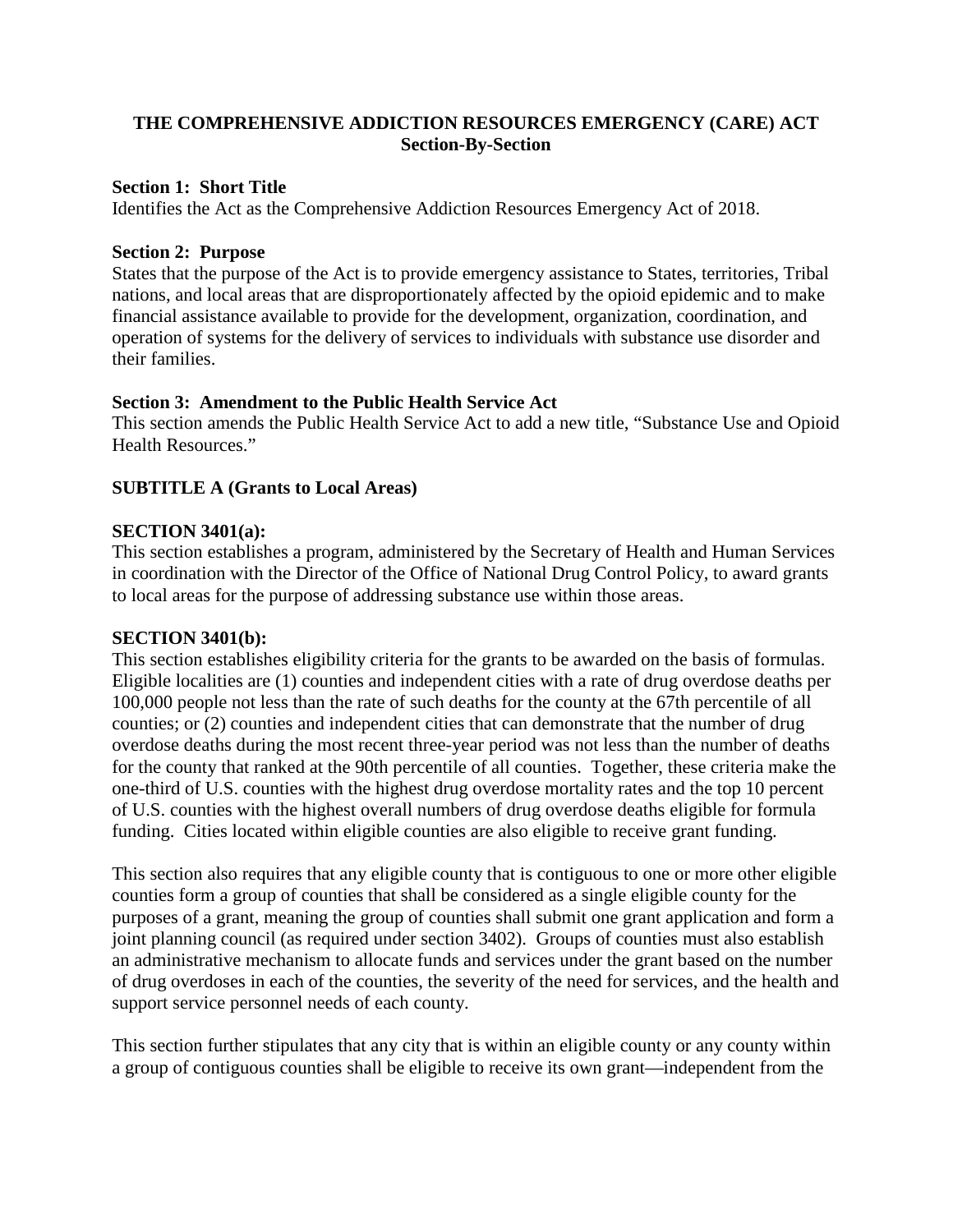group of contiguous counties—if it has a population of at least 50,000 residents, submits its own application, and establishes its own planning council.

This section also allows any such city, county, or group of counties that does not meet the population threshold to apply to the Secretary for a waiver of the requirement that they form part of a group of contiguous counties if they can demonstrate that the needs of their population are distinct, that addressing substance use in the area would be best served by the formation of an independent planning council, and that the entity has the capacity to administer grant funding.

This section also states that cities or counties qualifying to receive their own grants are entitled to receive at least the amount of funding they would have qualified for on their own, based on their number of drug overdose deaths.

This section directs the Secretary to determine eligible local political subdivisions in the cases of States that do not have a local county system of governments and to establish eligibility criteria for cities and counties for which the data (mortality rate from drug overdoses or drug overdose death numbers) required to demonstrate eligibility for grants is not available.

Finally, the section requires the Comptroller General to conduct a study to determine whether the data being used to assess local areas' eligibility for formula grant funding provide the most precise measure of local areas' need for such funding, or whether additional data would provide more precise measures of substance use and addiction prevalence.

### **SECTION 3401(c):**

This section stipulates that grants shall be awarded to the chief elected official of the eligible local area receiving the funds. In the case of multiple contiguous counties submitting one application for funds, this section stipulates that grant funds will be administered by the chief elected official of the county identified in the application submitted by the group of counties. This section also allows multiple contiguous counties to elect to have the state administer their grant funds if they prefer.

### **SECTION 3402(a):**

This section requires eligible local areas to establish a substance use disorder services planning council in order to receive grant funds. This section requires the membership of these planning councils to include (to the maximum extent possible): representatives of health care providers (including federal qualified health centers, rural health clinics, Indian health programs, Native Hawaiian organizations, and facilities operated by the Department of Veterans Affairs); community-based health, harm reduction, or addiction service organizations, including representatives of Drug Free Communities Coalition grantees; social service providers; mental health care providers; local public health agencies; law enforcement officials; affected communities (including individuals with substance use disorder or a history of substance use disorder); State and local governments (including the State Medicaid agency and the Single State Agency for Substance Abuse Services); non-elected community leaders; substance use disorder providers; members of Federally-recognized Indian tribes; former prisoners; organizations that provide services to youth at risk of substance abuse; labor unions and the workplace community;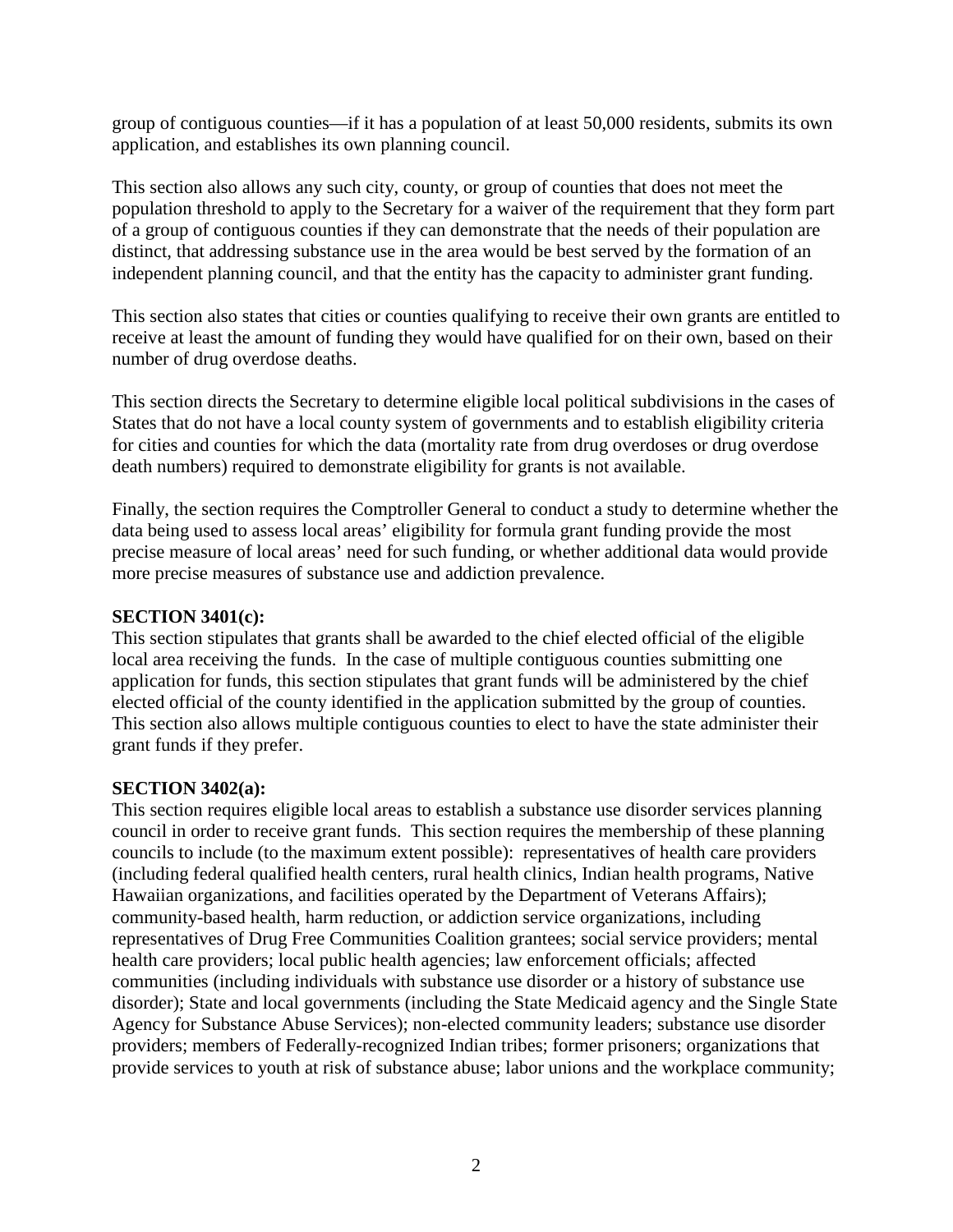fire departments and emergency medical services; and historically underserved groups and subpopulations.

## **SECTION 3402(b):**

This section clarifies that the council may be created for the purposes of this grant program, or an existing entity with demonstrated experience in the provision of health and support services to individuals with substance use disorder may be designated to serve as the council.

This section also directs the Secretary to establish a process permitting eligible local areas that are not contiguous with any other eligible local areas to form a joint planning council with other eligible local areas as long as such areas are located in geographical proximity to each other (as determined by the Secretary) and submit a joint application.

Finally, the section allows eligible local areas to form a joint planning council with other eligible local areas located across State lines if such areas are in geographical proximity and if they establish an intergovernmental agreement to allow the administration of a grant across State lines.

## **SECTION 3402(c):**

This section specifies that members of the planning council shall be nominated and selected through an open process and shall elect from within their membership a chair and vice chair.

This section also specifies that a planning council must include at least one representative from Indian tribes located within any eligible local area.

Finally, the section prohibits an individual from serving more than three consecutive years on a planning council, except that individuals may serve additional terms if they are nominated and selected through the open process through which all planning council members are selected.

# **SECTION 3402(d):**

This section specifies that the planning council shall establish priorities for the allocation of grant funds within the local area that emphasize reducing drug overdose and substance use disorder through evidence-based interventions in both community and criminal justice settings. The section specifies that these priorities shall be based on the use by the grantee of evidence-based treatment and intervention strategies that comply with best practices identified by the Secretary, the cost-effectiveness of the proposed interventions, the priorities of the communities and individuals within the local area that are affected by substance use, and the availability of other governmental and non-governmental services.

This section also requires planning councils to ensure that grant funds are expended consistent with any existing state or local plan regarding the provision of substance use disorder treatments.

The section also requires that in the absence of a state or local plan, the planning council must work with local public health agencies to develop a comprehensive plan for the organization and delivery of substance use disorder treatment services.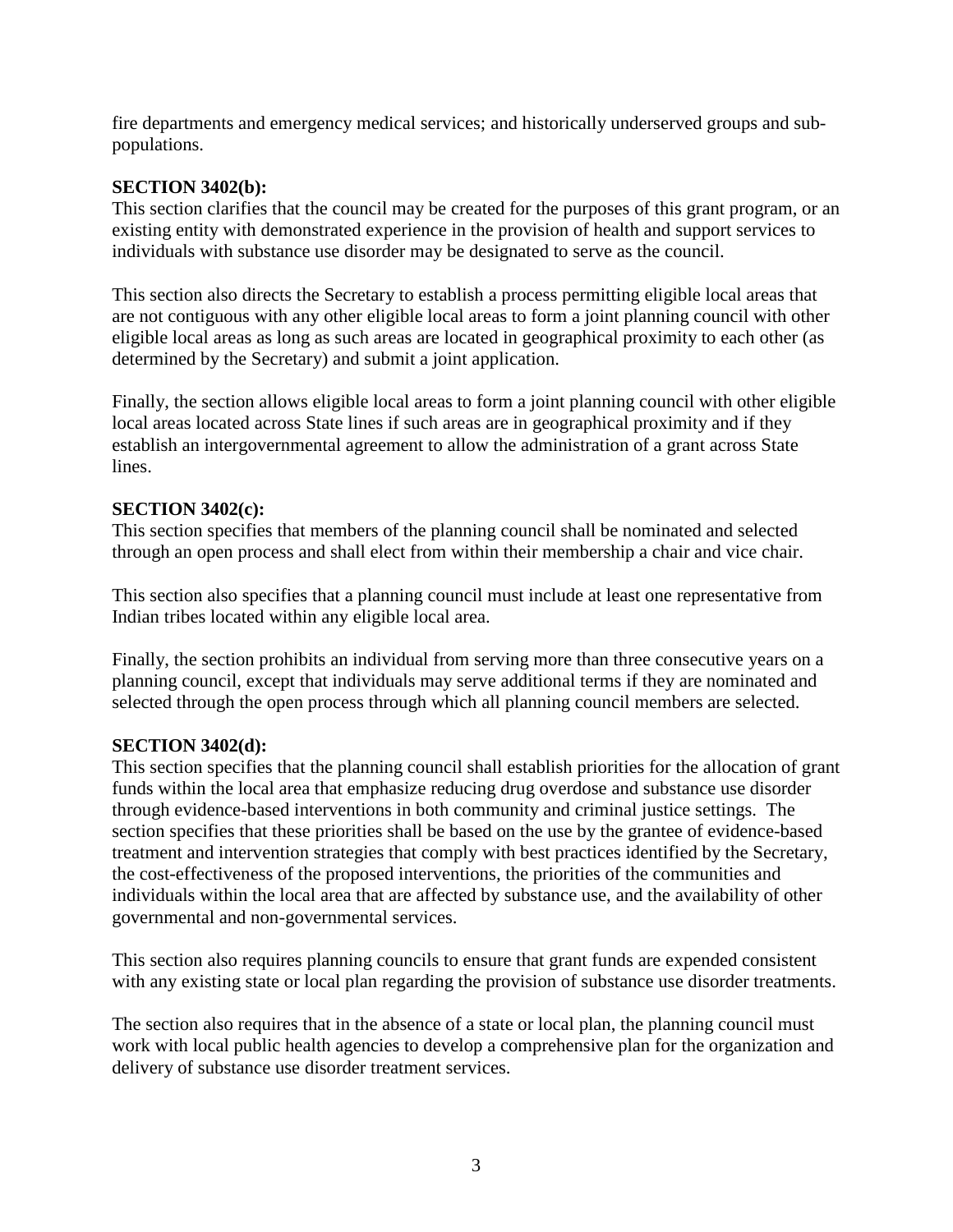The section also requires the planning council to assess the efficiency of the administrative mechanism in allocating these funds, and to work with local public health agencies to determine the size, demographics, and needs of the population of individuals with substance use disorder; determine disparities in access to services among affected subpopulations and historically underserved communities; establish methods for obtaining input on community needs and priorities; and coordinate with Federal grantees providing substance use-related services in the area.

The section also requires local planning councils to annually assess the effectiveness of the treatments and services support by grants, including: reductions in the rates of death from substance use disorder, rates of discontinuance of treatment among individuals receiving treatment, long-term outcomes among individuals receiving treatment, and the availability of treatment and support services needed by individuals with substance use disorder over their lifetimes.

# **SECTION 3402(e):**

This section sets forth protections against conflicts of interest in planning councils, stating that the planning council itself may not be directly involved in the administration of a grant. This section also stipulates that if a planning council member has a financial interest in an entity, this individual may not participate in the process of selecting entities to be grant recipients.

## **SECTION 3402(f):**

This section requires planning councils to establish procedures for addressing grievances related to funding.

### **SECTION 3402(g):**

This section requires planning council meetings to be open to the public, requires detailed minutes to be kept, and requires records and minutes to be made publicly available. This section exempts personal information, including personal medical information, from these public disclosure requirements.

### **SECTION 3403(a):**

This section states that the Secretary shall make a grant to each local area whose application under section 3404 is approved. This section also outlines the manner in which grant funds shall be calculated and distributed.

This section requires the Secretary to distribute 53 percent of the funds appropriated under this subtitle for grants to local areas through formula grants. Each local area receives funding equal to 53 percent of total local area appropriations, multiplied by each local area's share of total drug overdose deaths for all eligible local areas. However, this section also allows the number of nonfatal overdoses to be used to determine a local area's share of funding if that factor results in a higher distribution than would be provided using total drug overdose deaths.

This section defines drug overdose deaths to be the number of drug overdose deaths during the most recent three-year period for which data are available. The section allows non-fatal drug overdose numbers to be calculated on the basis of data such as emergency department syndromic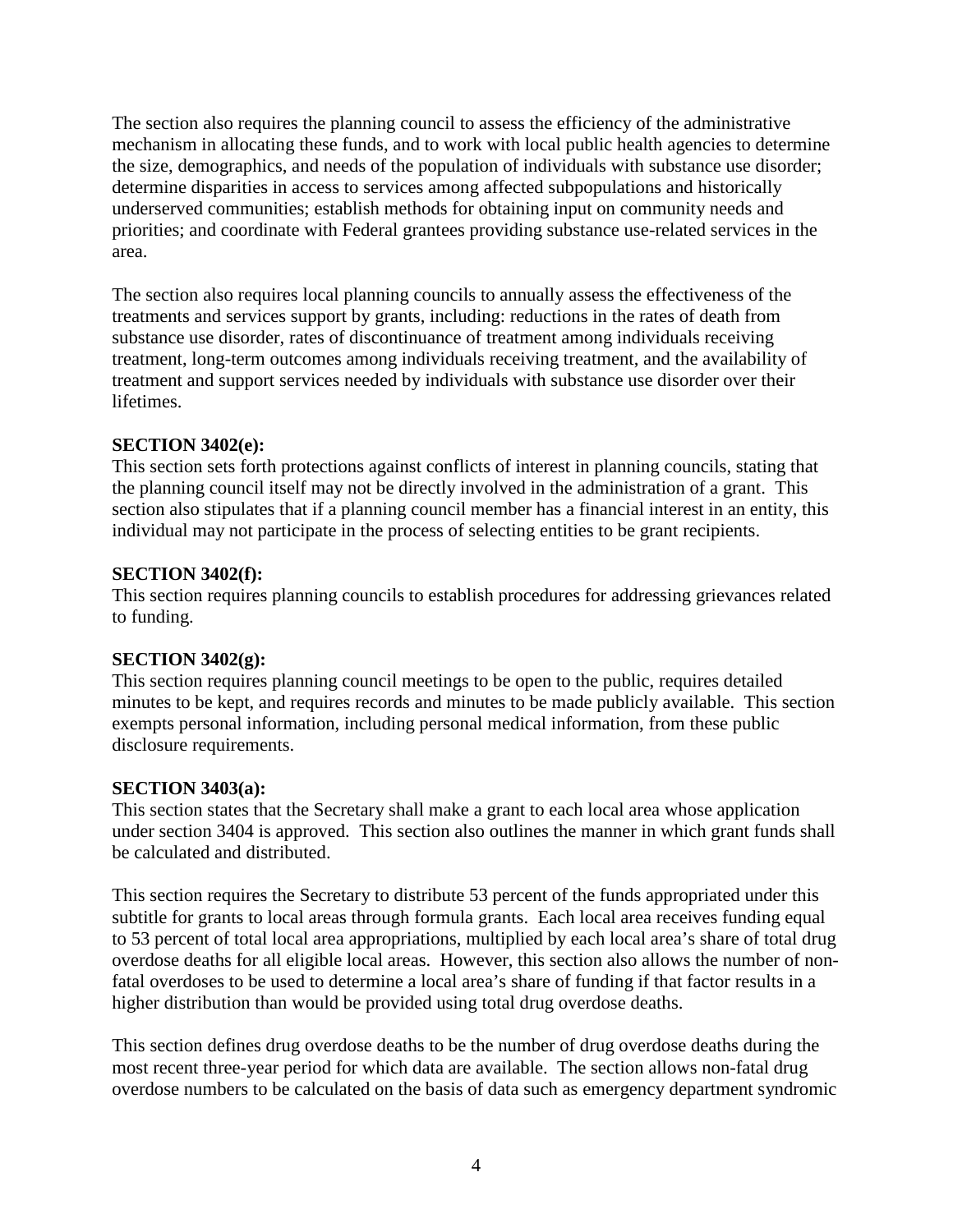data, visits, or other emergency medical services for drug-related causes during the most recent three-year period for which such data are available.

This section also directs the Comptroller General to conduct a study to determine whether the data used in this funding formula "provide the most precise measure of local area need related to substance use disorder and addiction prevalence in local areas and whether additional data would provide more precise measures of substance use and addiction prevalence in local areas." The Comptroller General is also directed to make recommendations for revising the distribution factors used in this section in order to direct funds to the local areas most in need of funding.

This section provides funding for local areas that are eligible for formula funding in one year but then lose eligibility in a subsequent year. Such local areas would be eligible for 80 percent of their previous funding during the first year of lost eligibility and 50 percent of previous funding during the second subsequent year.

This section reserves the remaining 47 percent of funds appropriated for local areas to be disbursed through competitive grants to local areas that submit applications to the Secretary. This section stipulates that applications for competitive grants shall contain a report about the use of the formula grants, demonstrate need on an objective and quantified basis for supplemental funding, demonstrate the existing commitment of resources to combating substance use disorder, demonstrate the ability of the area to effectively utilize supplemental financial resources, demonstrate that resources will be allocated in accordance with local demographic incidence of substance use disorder and drug overdose mortality, demonstrate consistency of proposed services with local needs assessment and statewide coordinated statement of need, demonstrate success in identifying individuals with substance use disorder, and demonstrate that support for substance use disorder treatment services is organized to maximize the value to the population to be served with an appropriate mix of treatment services and attention to transition in care.

This section further requires that in determining the size of these competitive grants, the Secretary shall consider the rate of drug overdose deaths and the increasing need for substance use disorder treatment services, including the relative rates of increase in overdoses, or recent increases not reflected in the data used to determine formula grant funding.

This section states that in determining a local area's need for funding, the Secretary may include factors such as the unmet need for services, relative rates of increase in the number of drug overdoses or drug overdose deaths within new or emerging subpopulations, the prevalence of substance use disorders, the cost and complexity of delivering services to individuals in the local area, the impact of co-morbid factors, the prevalence of homelessness among individuals with substance use disorders, other factors that limit access to health care, the impact of a decline in formula grant funding on services available, and the increasing incidence in conditions related to substance use, including the prevalence of HIV, Hepatitis B and C, and other infections associated with injection drug use.

This section also specifies that local areas receiving only competitive grant funding shall not have to establish local planning councils or meet the eligibility requirements identified for local areas qualifying for formula funding.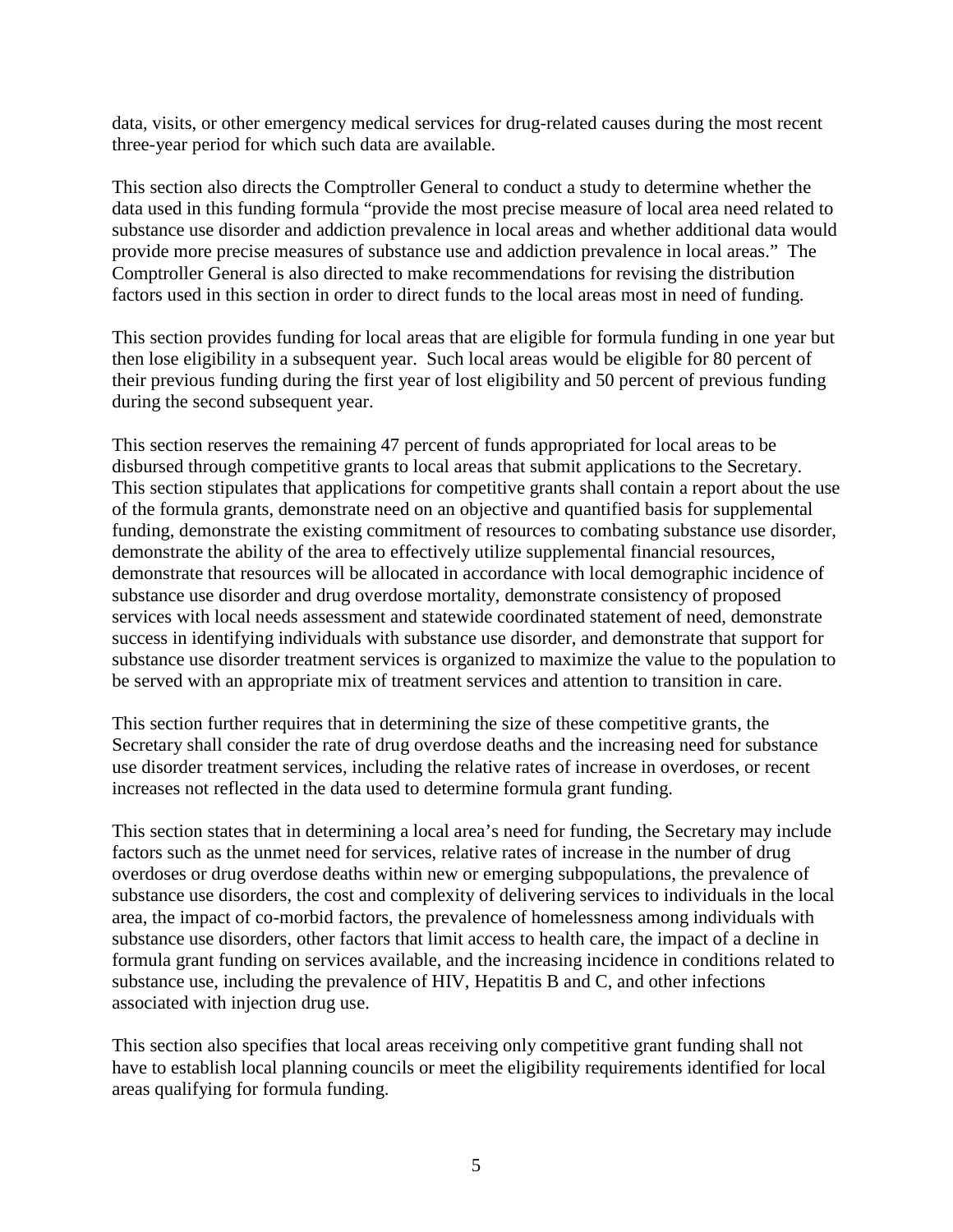#### **SECTION 3403(b):**

This section states that eligible local areas receiving only competitive grant funding but not formula funding shall not be required to establish a planning council under section 3402.

This section also establishes that funds provided under this grant may be expended only for: prevention services, core medical services, recovery and support services, early intervention and engagement services, harm reduction services, financial assistance with health insurance, and administrative expenses.

This section requires local areas to use grant funds to provide direct financial assistance to eligible entities for the purpose of providing prevention services, core medical services, recovery and support services, early intervention and engagement services, harm reduction services, and administrative expenses.

This section further clarifies that direct financial assistance may be provided to public or nonprofit private entities, and to private for-profit entities if such entities are the only available provider of quality substance use disorder treatment services in the area.

This section defines "prevention services" as services, programs, or multi-sector strategies to prevent substance use disorder, such as evidence-based education campaigns, community-based prevention programs, opioid diversion, and services to at-risk populations. Local areas are limited to using no more than 20 percent of their total grant funding for prevention services, but are allowed to apply to the Secretary for a waiver of this limit.

This section defines "core medical services" as evidence-based services provided to individuals with a substance use disorder or at risk for developing a substance use disorder, including: stabilization services, withdrawal management and detoxification; intensive inpatient or outpatient treatment; medication assisted treatment; outpatient treatment; residential recovery treatment; outpatient and ambulatory health services; hospice services; mental health services; naloxone procurement, distribution, and training; pharmaceutical assistance and diagnostic testing related to the management of substance use disorders and co-morbid conditions; home and community based services; comprehensive case management; and health insurance enrollment and cost-sharing assistance.

This section defines "recovery and support services" as services, subject to the approval of the Secretary, provided to individuals with substance use disorder, including residential recovery treatment and housing, long term recovery services, 24/7 hotline crisis center support, medical transportation services, respite care for persons caring for individuals with substance use disorder, child care and family services provided while an individual is receiving inpatient treatment services or at the time of outpatient services, outreach services, peer recovery services, nutrition services, and referrals for job training and career services, housing, legal, and child and family services.

This section defines "early intervention and engagement services" as services to provide rapid access to substance use disorder treatment as well as counseling and referrals to individuals who have misused substances, who have experienced an overdose, or who are at risk of developing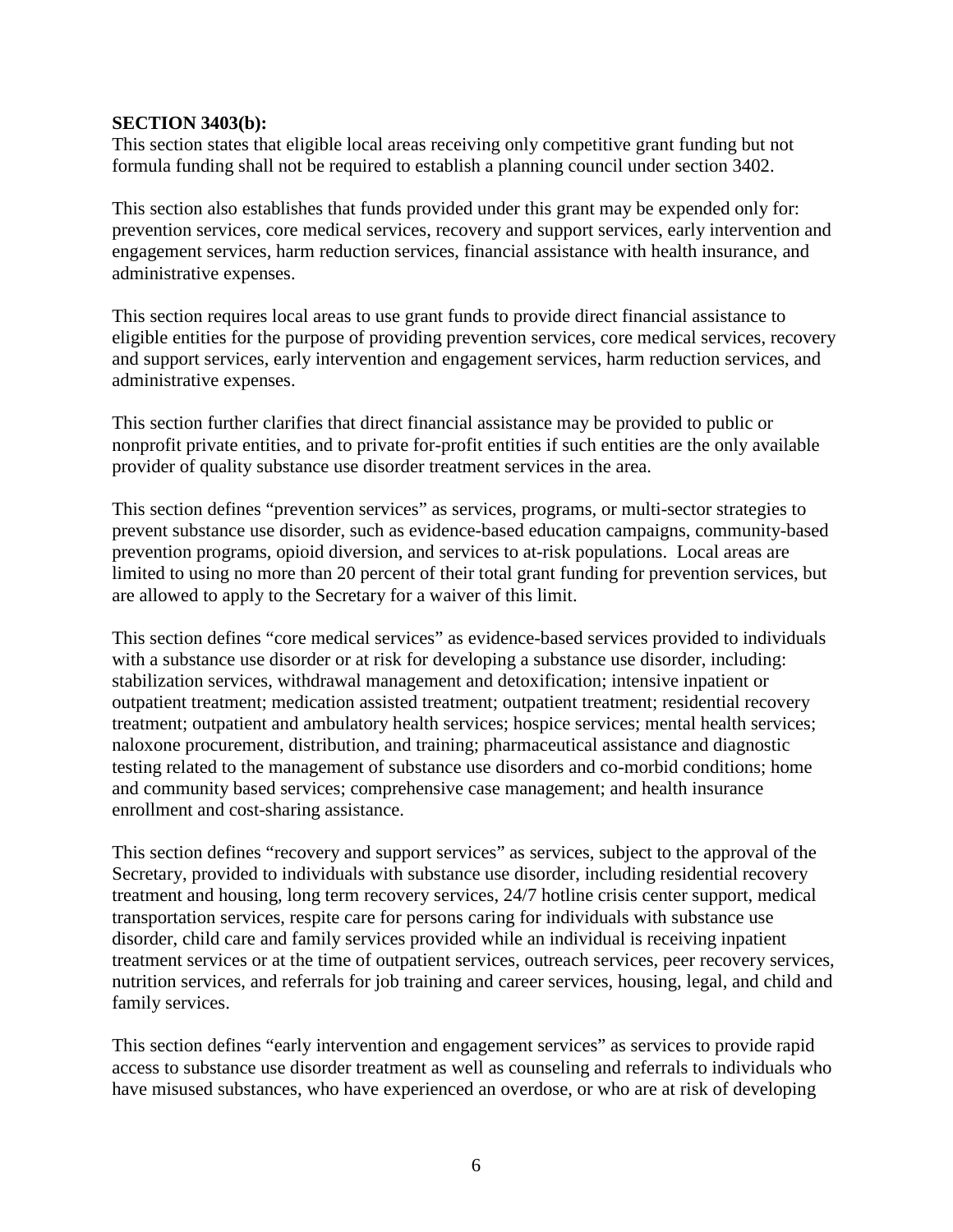substance use disorder. It also includes the provision of referrals to facilitate the access of such individuals to core medical services or recovery and support services. The section specifies that the entities through which services may be provided include emergency rooms, fire departments and emergency medical services, detention facilities, homeless shelters, law enforcement agencies, health care points of entry specified by eligible areas, federally-qualified health centers, and rural health clinics.

This section defines "harm reduction services" as evidence-based services provided to individuals engaging in substance use that reduce the risk of infectious disease transmission, overdose, or death, including by increasing access to health care.

This section specifies that a local area may use grant funds to establish a program of financial assistance to assist individuals with substance use disorder in enrolling in health insurance coverage or affording health care services, including paying cost-sharing amounts.

This section requires participating entities to be Medicaid providers by stating that the Secretary may not make a grant available to a local area unless any services that are available pursuant to the State's Medicaid plan are: A) provided directly by the political subdivision, and the political subdivision has a valid participation agreement under the State's Medicaid plan and is qualified to receive payments under this plan; or B) the political subdivision will enter into an agreement with a public or non-profit private entity under which the entity will provide the service and the entity has entered into such a participation agreement and is qualified to receive such payments.

This section further specifies that these requirements may be waived if the entity providing health care services does not impose a charge or accept third-party reimbursement for its services. It clarifies that determinations of waiver eligibility shall be made without regard to whether the entity accepts donations for the purposes of serving the public.

This section limits a local area to using no more than 10 percent of its total grant for administration, accounting, reporting, and program oversight, including for the purposes of developing systems to improve data collection and data sharing.

This section specifies that funds received by eligible local areas may be used to provide substance use disorder treatment services to currently incarcerated individuals.

### **SECTION 3403(b):**

This section specifies that 10 percent of the funds available to provide formula grants shall be provided to Indian tribes disproportionately affected by substance use, in an amount determined pursuant to a formula and eligibility criteria developed in consultation with the Indian tribes.

This section specifies that Indian tribes may use the grant funding they receive for the purposes for which any of the grant funding provided under this Section may be used, and for any other activities deemed appropriate by the Secretary in consultation with the tribes.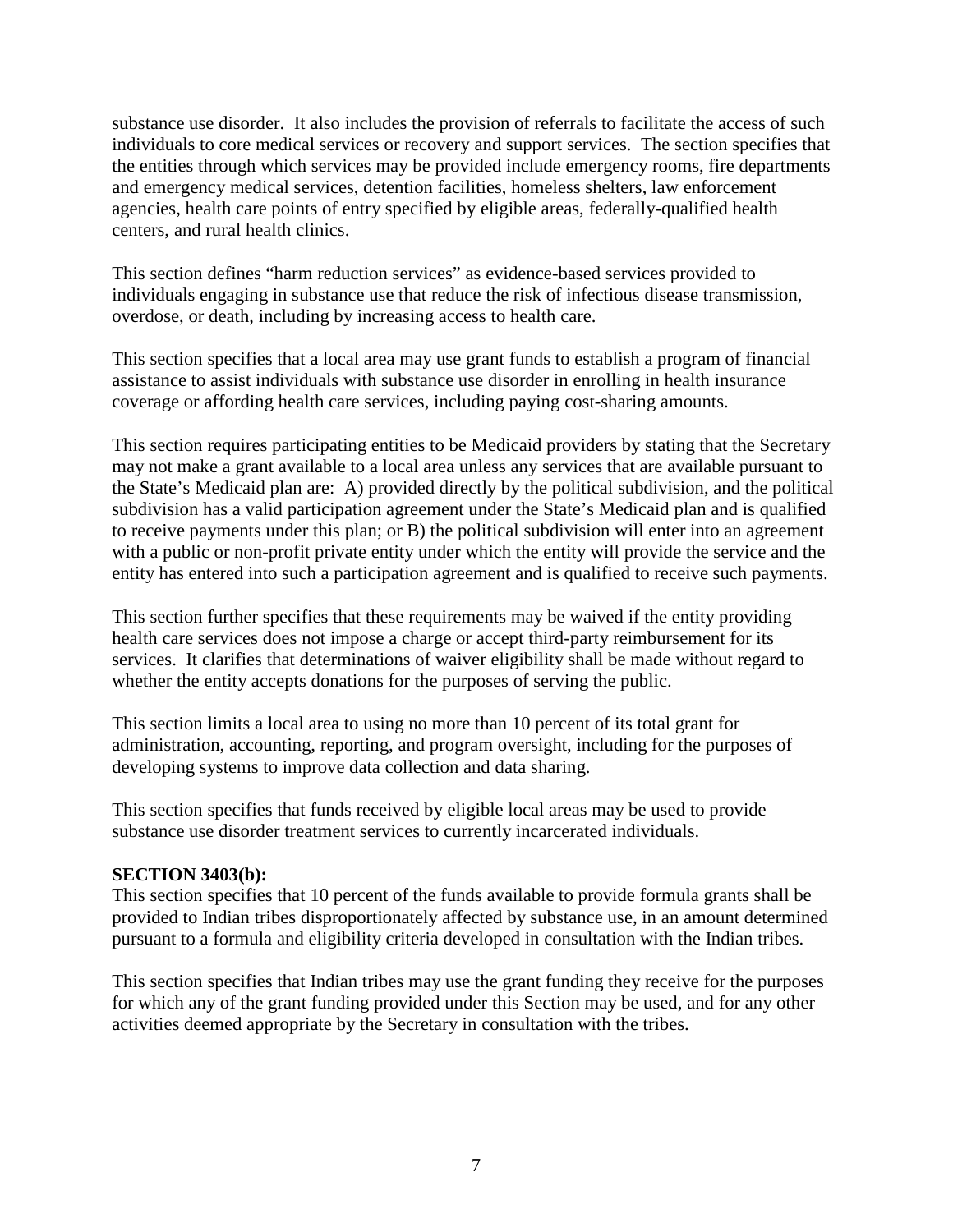### **SECTION 3404(a):**

This section specifies that a local area must prepare and submit an application for a grant in such form—and containing such information—as the Secretary may require, including: an accounting of the use of prior grants and results achieved by these grants; a comprehensive plan for the use of the grant funds developed by the planning council; information on the number of individuals to be served by the funds; key outcomes to be measured by grantees; a demonstration that grant funds will be allocated in accordance with the local demographic incidence of substance use; a demonstration that the area will use funds to provide treatment compliant with evidence-based standards, including medication assisted-treatments; a demonstration that past funds were expended in accordance with priorities established by the planning council; a demonstration that the confidentiality of individuals receiving treatment will be maintained; a demonstration that at least one representative from any Indian tribes located in the eligible local area is included in the membership of a planning council; and an explanation of how income, asset, and medical expense criteria will be established and applied.

### **SECTION 3404(b):**

This section requires that an area's application must include various types of maintenance of effort assurances. Specifically, the local area must ensure that funds utilized under the grant will be used to supplement rather than supplant other State or local funds, that the political subdivisions within the local area will maintain a level of expenditures for substance usedisorder treatment services equal to the level of such expenditures in the preceding fiscal year, and that the political subdivisions will not use grant funds to meet this maintenance of effort requirement.

This section also requires that substance use disorder treatment services provided with grant funds be made available without regard to ability to pay for such services or to current or past health conditions.

This section further requires that services be provided in a setting accessible to low-income individuals with substance use disorder and to individuals in rural areas, and that a program of outreach be provided to these individuals.

This section also establishes that grant funds provided to local areas shall be used to make payments for any item or service only if payment cannot be made, or cannot reasonably be expected to be made, under any other State or Federal compensation or health benefits program or any insurance policy, except for programs administered by or providing services to the Indian Health Service.

### **SECTION 3404(c):**

This section specifies that the Secretary may not make a grant to a local area unless the local area provides assurances that individuals with income below 138 percent of poverty will not be charged for services funded by the grant. In the case of individuals with income above 138 percent of poverty, providers will impose charges according to a public schedule.

This section also sets limits on charges for individuals with incomes between 138 percent and 200 percent of poverty (no more than 5 percent of income), individuals with incomes between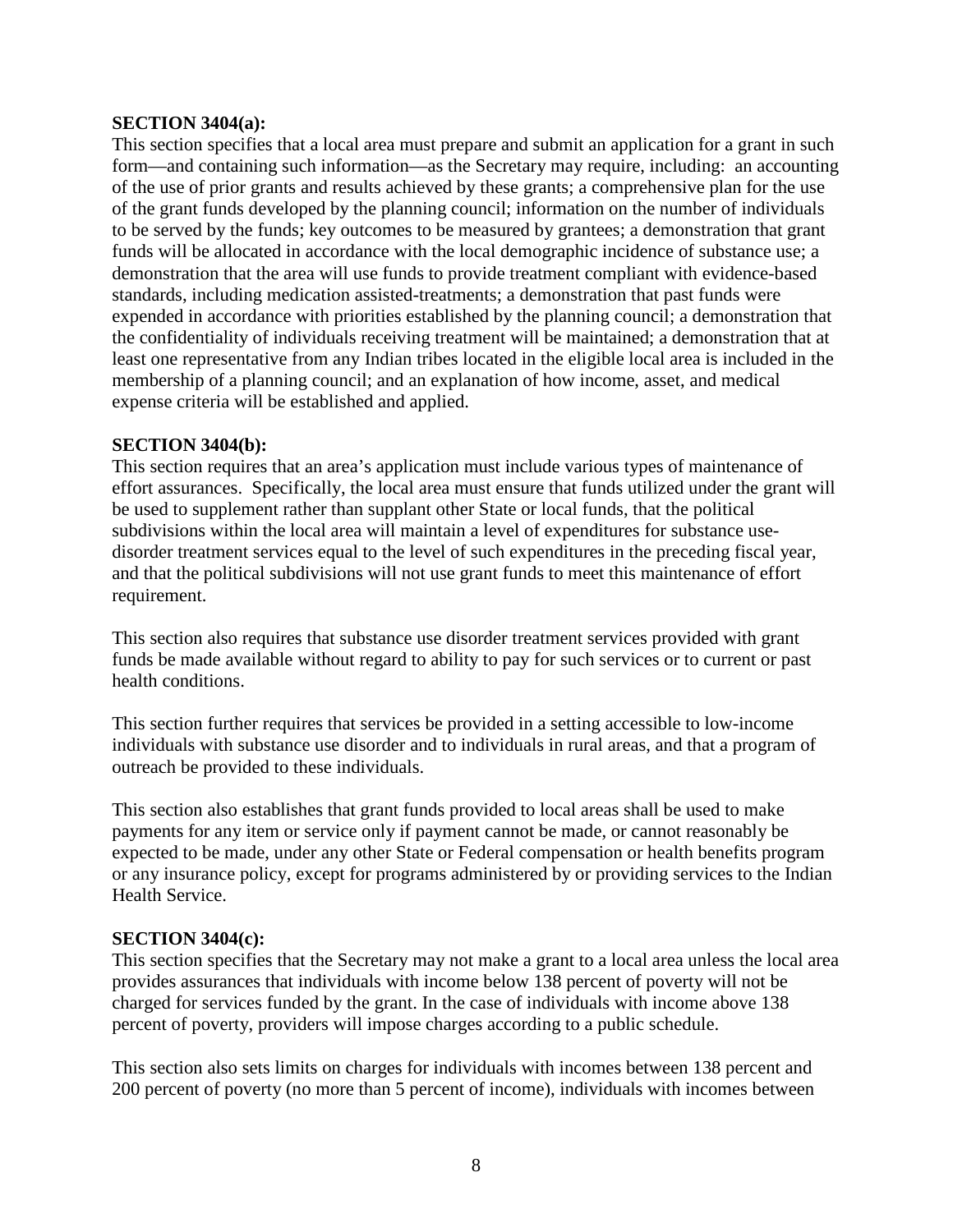200 percent and 300 percent of poverty (no more than 7 percent of income), and individuals above 300 percent of poverty (no more than 15 percent of income).

This section provides that charges may not be imposed for substance use disorder treatment services provided through a grant to any eligible American Indian or Alaska Native individuals.

This section also allows providers to impose only a nominal charge and directs local areas to take into account the total medical expenses of individuals in assessing the amounts charged. The section also requires the local area to agree that the limitation on charges will apply to a specific list of charges, including enrollment fees, premiums, deductibles, cost-sharing, co-payments, coinsurance, and any other charges.

This section also specifies that any requirements imposed on applications from Indian tribes be developed in consultation with the tribes.

## **SECTION 3405:**

This section requires the Secretary to provide technical assistance to newly eligible local areas in the establishment of planning councils and to assist entities in complying with the requirements of this subtitle. This section also authorizes the Secretary to make planning grants available to eligible areas, in amounts not to exceed \$75,000, which shall be subtracted from the first year's formula award to such areas.

## **SECTION 3406:**

This section authorizes ten years of appropriations for these grant programs, totaling \$27 billion.

# **SUBTITLE B (Grants to States)**

# **SECTION 3411:**

This section establishes a grant program, administered by the Secretary of Health and Human Services in coordination with the Director of the Office of National Drug Control Policy, to be awarded to States, territories, and tribal governments for the purpose of addressing substance use.

# **SECTION 3412(a):**

This section requires the Secretary to disburse 50 percent of the amount appropriated under section 3415 to States within 90 days after an appropriation becomes available and establishes the formula used to distribute these funds. This section states that each State, the District of Columbia, and the territory of Puerto Rico will receive the greater of a minimum allotment of \$2 million or an amount determined through a specified formula. Other territories will receive a minimum allotment of \$500,000.

This section lays out the formula used to determine funding for States. Each State receives funding equal to the total appropriation available for formula grants multiplied by each State's share of total drug overdose deaths. However, this section also weights this distribution factor toward States that have more deaths occurring outside local areas that are already eligible for local-area grants under Section 3401. This section requires the Secretary to determine the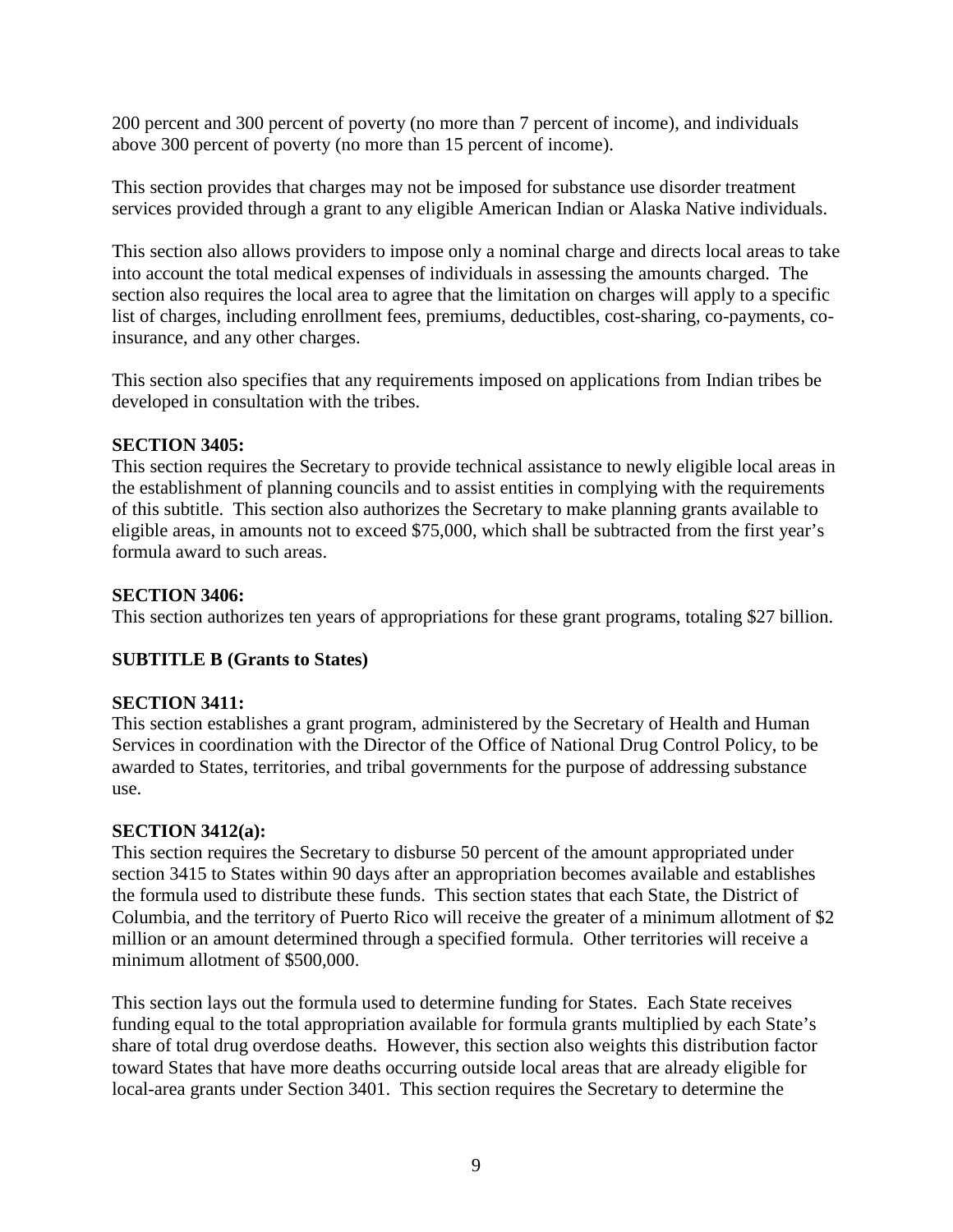overall appropriations going to a State or territory on the basis of the higher of either the number of fatal drug overdoses or the number of non-fatal drug overdoses.

This section defines drug overdose deaths to be the number of drug overdose deaths during the most recent three-year period for which data are available. The section allows non-fatal drug overdose numbers to be calculated on the basis of data such as emergency department syndromic data, visits, or other emergency medical services for drug-related causes during the most recent three-year period for which such data are available.

This section also directs the Comptroller General to conduct a study to determine whether the data used for in this funding formula "provide the most precise measure of State need related to substance use and addiction prevalence and whether additional data would provide more precise measures of the levels of substance use and addiction prevalence in local areas." The Comptroller General is also directed to make recommendations for revising the distribution factors used in this section in order to direct funds to the States most in need of funding.

This section reserves the remaining 50 percent of funds appropriated for States to be disbursed as competitive grants to States that submit an application to the Secretary. This section stipulates that this application shall contain a report about the use of the formula grants, demonstrate need on an objective and quantified basis for supplemental funding, demonstrate the existing commitment of resources to combating substance use disorder, demonstrate the State's ability to effectively utilize supplemental financial resources, demonstrate that resources will be allocated in accordance with demographic incidence of substance use disorder and drug-related mortality, demonstrate consistency of proposed services with a State's needs assessment and statewide coordinated statement of need, demonstrate success in identifying individuals with substance use disorder, and demonstrate that support for substance use disorder treatment services are organized to maximize the value to the population to be served with an appropriate mix of substance use disorder treatment services and attention to transition in care.

This section further requires that in determining the size of these competitive grants, the Secretary shall consider the rate of drug overdose deaths and the increasing need for substance use disorder treatment services, including the relative rates of increase in overdoses, or recent increases not reflected in the data used to determine formula grant funding.

This section states that in determining a State's need for funding, the Secretary may include factors such as the unmet need for services; relative rates of increase in the number of drug overdoses or overdose deaths; the prevalence of substance use disorders, the cost and complexity of delivering services to individuals in the State; the impact of co-morbid factors, the prevalence of homelessness; other factors that limit access to health care, the impact of a decline in formula grant funding on services available; and increases in the incidence of conditions related to substance abuse, including HIV, Hepatitis B and C, and other infections associated with injection drug use.

This section also requires the Secretary to give preference in awarding competitive grants to States that have adopted the model standards developed in accordance with section 3434. However, beginning in 2025, any State that has not adopted the model standards developed in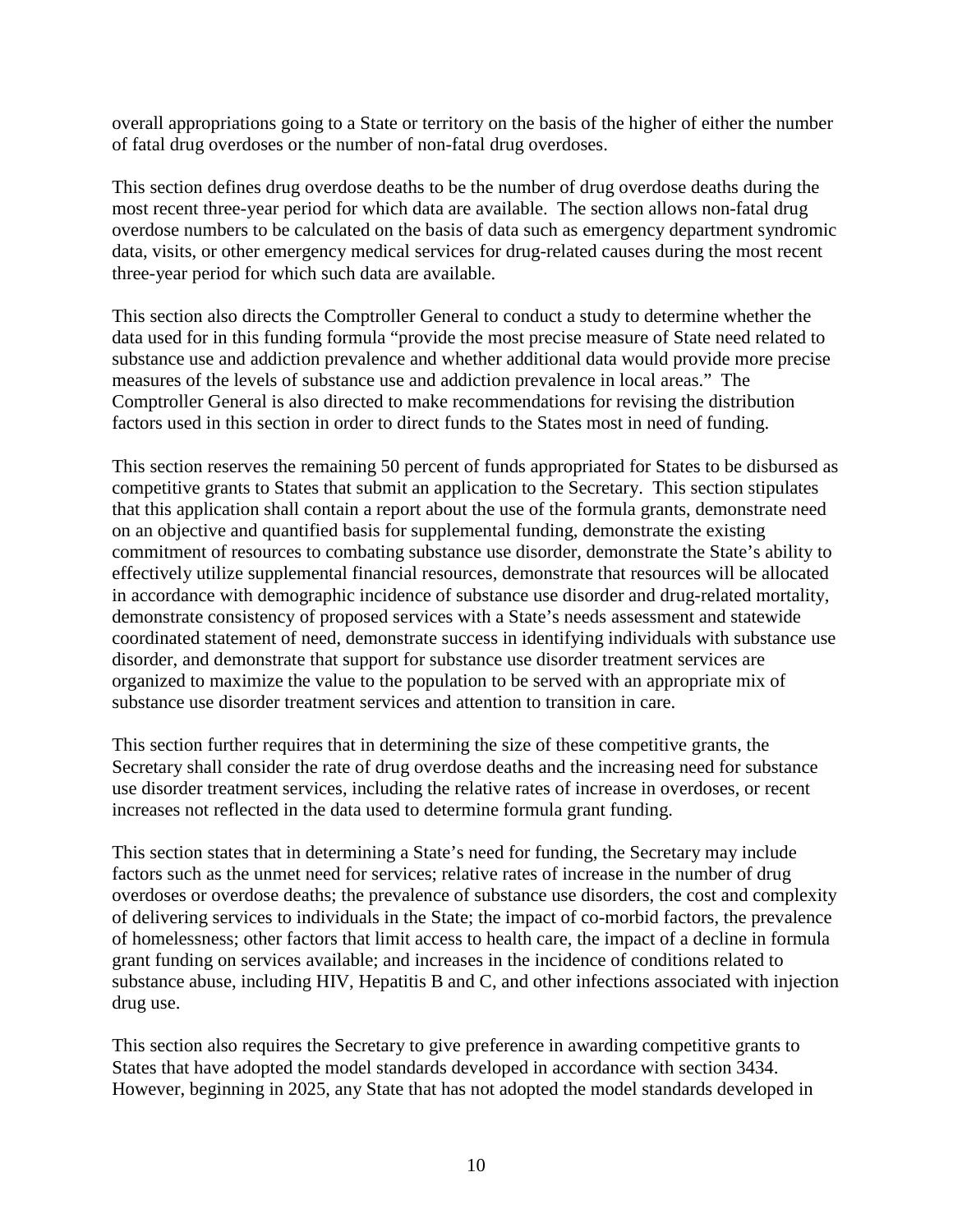accordance with section 3434 will not be eligible to receive a grant through the competitive process.

This section specifies that 10 percent of the funds available to provide formula grants shall be provided to Indian tribes, in an amount determined pursuant to a formula and eligibility criteria developed in consultation with the Indian tribes. This section specifies that Indian tribes may use the grant funding they receive for the purposes for which any of the grant funding provided under this Section may be used, and for any other activities deemed appropriate by the Secretary in consultation with the tribes.

## **SECTION 3412(b):**

This section requires States to use grant funds to provide prevention services, core medical services, recovery and support services, early intervention and engagement services, harm reduction services, and administrative expenses.

This section defines "prevention services" as services or programs to prevent substance use disorder, such as evidence-based education campaigns, community-based prevention programs, opioid diversion, and services to at-risk populations (including children at risk for substance use disorder or residing in homes with individuals with substance use disorders, currently or formerly incarcerated individuals, individuals with mental illness, and homeless individuals). States are limited to using no more than 20 percent of their total grant funding for prevention services, but are allowed to apply to the Secretary for a waiver of this limit.

This section defines "core medical services" as evidence-based services provided to individuals with a substance use disorder or at risk for developing a substance use disorder, including: stabilization services, withdrawal management and detoxification; intensive inpatient or outpatient treatment; medication assisted treatment; outpatient treatment; residential recovery treatment; outpatient and ambulatory health services; hospice services; mental health services; naloxone procurement, distribution, and training; pharmaceutical assistance and diagnostic testing related to the management of substance use disorders and co-morbid conditions; home and community based services; comprehensive case management; and health insurance enrollment and cost-sharing assistance.

This section defines "recovery and support services" as services, subject to the approval of the Secretary, provided to individuals with substance use disorder, including residential recovery treatment and housing, long term recovery services, 24/7 hotline crisis center support, medical transportation services, respite care for persons caring for individuals with substance use disorder, child care and family services provided while an individual is receiving inpatient treatment services or at the time of outpatient services, outreach services, peer recovery services, nutrition services, and referrals for job training and career services, housing, legal, and child and family services.

This section defines "early intervention and engagement services" as services to provide rapid access to substance use disorder treatment as well as counseling and referrals to individuals who have misused substances, who have experienced an overdose, or who are at risk of developing substance use disorder. It also includes the provision of referrals to facilitate the access of such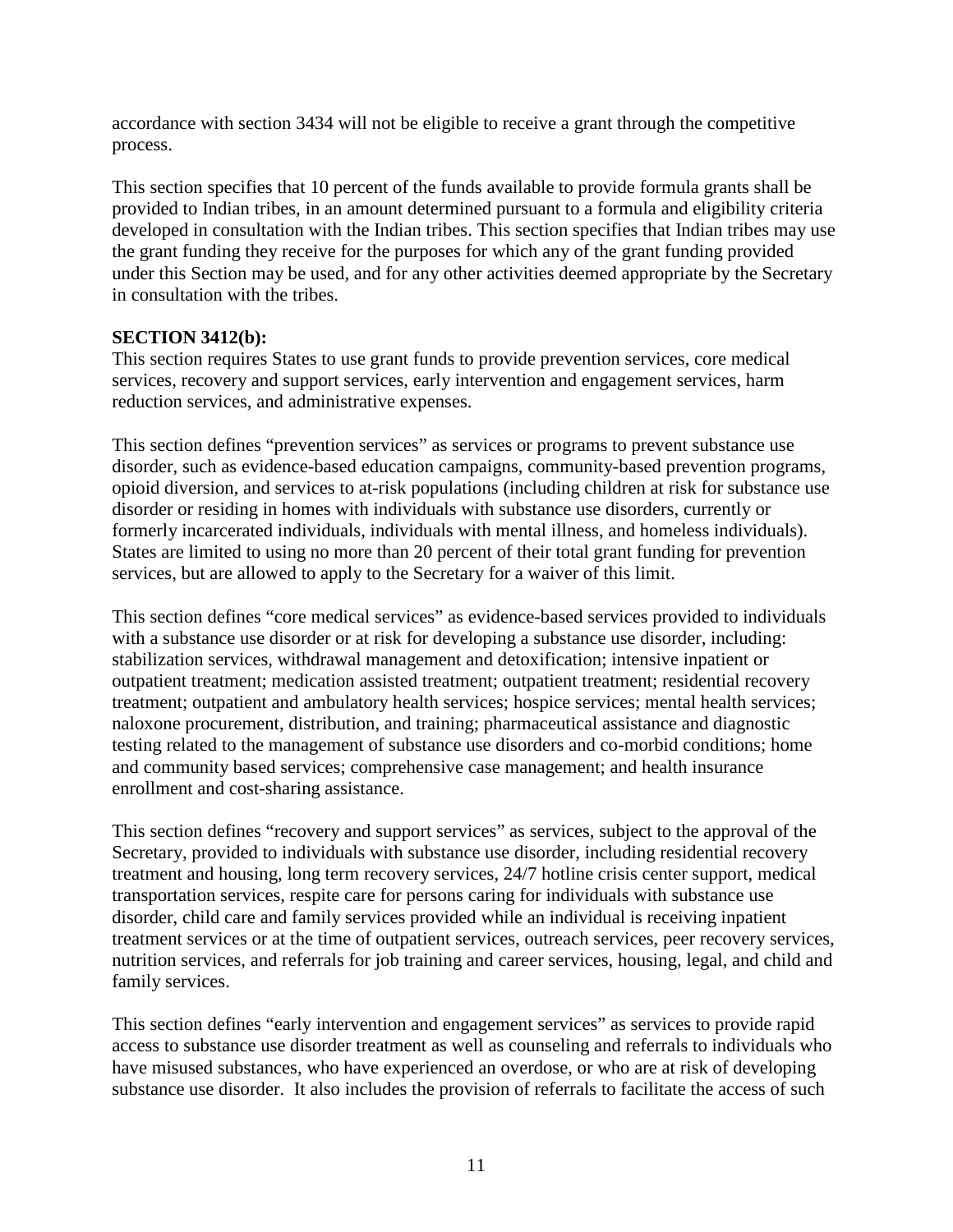individuals to core medical services or recovery and support services. The section specifies that the entities through which services may be provided include emergency rooms, fire departments, and emergency medical services, detention facilities, homeless shelters, law enforcement agencies, health care points of entry specified by eligible areas, federally-qualified health centers, and rural health clinics.

This section defines "harm reduction services" as evidence-based services provided to individuals engaging in substance use that reduce the risk of infectious disease transmission, overdose, or death, including by increasing access to health care.

This section specifies that a State may use grant funds to establish a program of financial assistance to assist individuals with substance use disorder in enrolling in health insurance coverage or affording health care services, including paying cost-sharing amounts.

This section limits a State to using no more than 10 percent of its total grant for administration, accounting, reporting, and program oversight, including for the purposes of developing systems to improve data collection and data sharing.

This section specifies that funds received by states may be used to provide substance use disorder treatment services to currently incarcerated individuals.

## **SECTION 3413(a):**

This section specifies that a State must prepare and submit an application for a grant in such form—and containing such information—as the Secretary may require, including: an accounting of the use of prior grants and results achieved by these grants; a comprehensive plan for the use of the grant funds that is consistent with local needs; information on the number of individuals to be served by the funds; key outcomes to be measured by grantees; a demonstration that grant funds will be allocated in accordance with the local demographic incidence of substance use; a demonstration that the State will use funds to provide treatment compliant with evidence-based standards, including all federally approved medication assisted-treatments; a demonstration that past funds were expended in accordance with State priorities; a demonstration that the confidentiality of individuals receiving treatment will be maintained; and an explanation of how income, asset, and medical expense criteria will be established and applied.

### **SECTION 3413(b):**

This section requires that a State's application must include various types of maintenance of effort assurances. Specifically, the State must ensure that funds utilized under the grant will be used to supplement rather than supplant other State or local funds, that the political subdivisions within the State will maintain a level of expenditures for substance use disorder treatment services equal to the level of such expenditures in the preceding fiscal year, and that the political subdivisions will not use grant funds to meet this maintenance of effort requirement.

This section also requires that substance use disorder care and support services provided with grant funds be made available without regard to ability to pay or current or past health conditions. This section further requires that services be provided in a setting accessible to low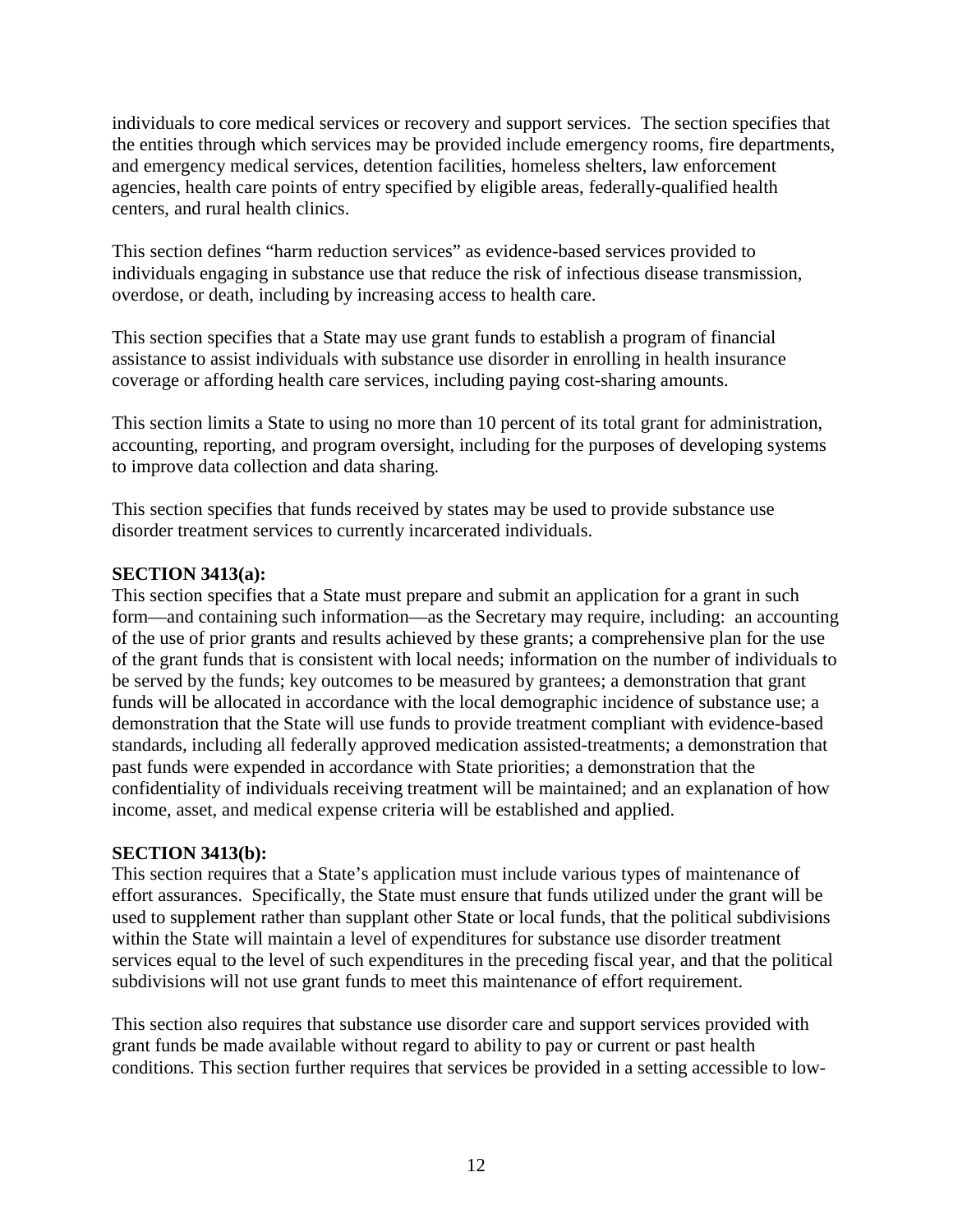income individuals with substance use disorder and individuals in rural areas, and that a program of outreach be provided to these individuals.

This section also establishes that grant funds provided to local areas shall be used to make payments for any item or service only if payment cannot be made, or cannot reasonably be expected to be made, under any other State or Federal compensation or health benefits program or any insurance policy, except for programs administered by or providing services to the Indian Health Service.

# **SECTION 3413(c):**

This section states that in order for a State to be eligible for a grant under this subtitle, the State must have in effect a Medicaid IMD waiver or have submitted an application for such a waiver.

# **SECTION 3413(d):**

This section specifies that the Secretary may not make a grant to a State unless the State provides assurances that individuals with income below 138 percent of poverty will not be charged for services funded by the grant. In the case of individuals with income above 138 percent of poverty, providers will impose charges according to a public schedule. This section also sets limits on charges for individuals with incomes between 138 percent and 200 percent of poverty (no more than 5 percent of income), individuals with incomes between 200 percent and 300 percent of poverty (no more than 7 percent of income), and individuals above 300 percent of poverty (no more than 15 percent of income).

This section provides that charges may not be imposed for substance use disorder treatment services provided through a grant to any eligible American Indian or Alaska Native individuals.

This section also allows providers to impose only a nominal charge and directs States to take into account the total medical expenses of individuals in assessing the amounts to be charged. The section also requires the State to agree that the limitation on charges will apply to a specific list of charges, including enrollment fees, premiums, deductibles, cost-sharing, co-payments, coinsurance, and any other charges.

# **SECTION 3413(e)**

This section states that a State will not be eligible to receive a grant unless the State develops and publishes a statewide coordinated statement of need, including a demonstration of the extent of State need for assistance in addressing addiction and substance use disorder in the State and identifying priorities for the delivery of essential services to individuals with substance use disorder and their families.

# **SECTION 3413(f)**

This section specifies that any requirements imposed on applications from Indian tribes be developed in consultation with the tribes.

# **SECTION 3414:**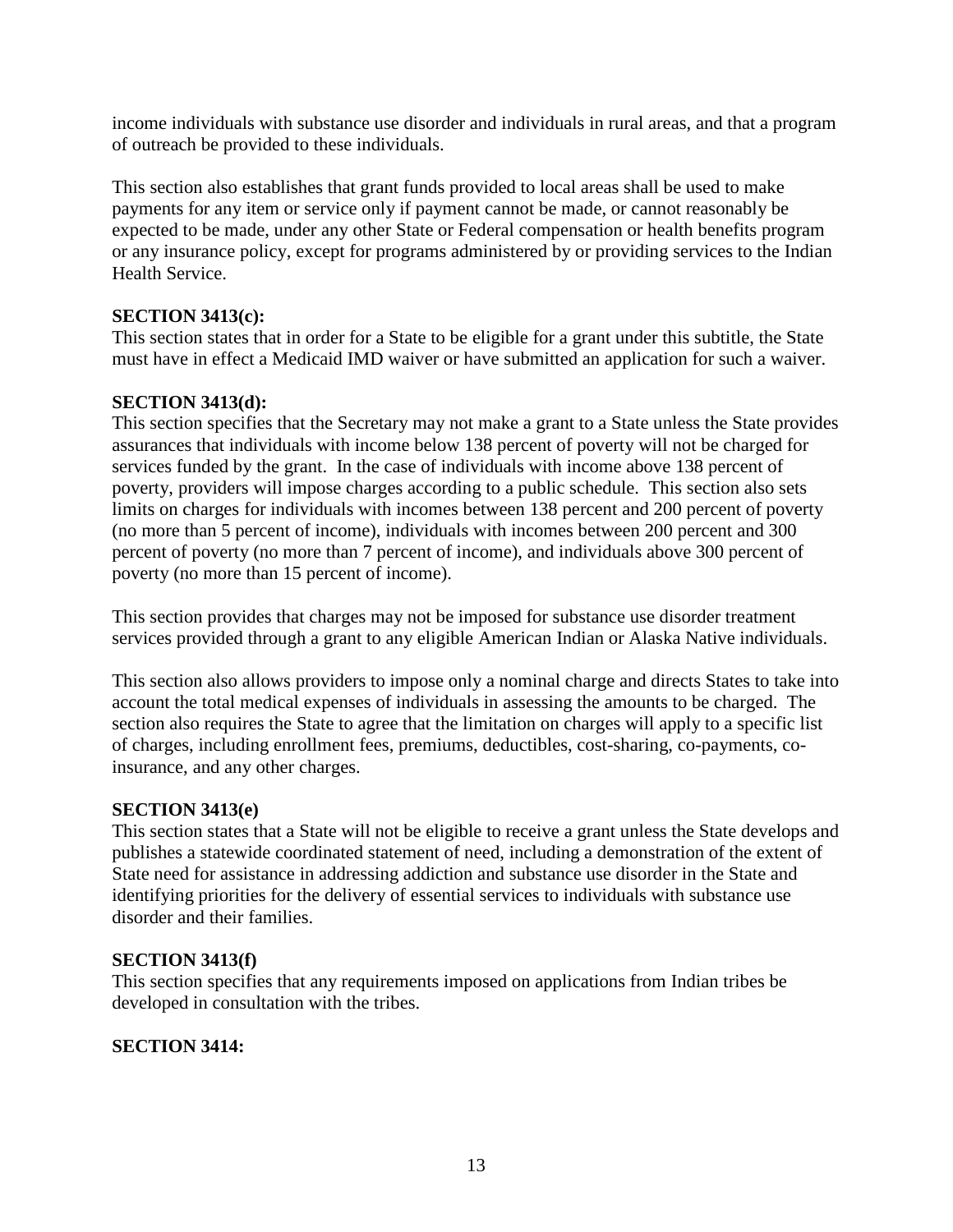This section requires the Secretary to provide technical assistance in administering and coordinating activities authorized under section 3412 and in helping States apply for supplementary grants.

# **SECTION 3415:**

This section authorizes ten years of appropriations for these grant programs, totaling \$40 billion.

# **SUBTITLE C (Grants to Clinics and Nonprofits)**

# **SECTION 3421(a):**

This section establishes a grant program administered by the Secretary of Health and Human Services to public, nonprofit, and Native entities for the purpose of funding core medical services, recovery and support services, early intervention and engagement services, harm reduction services, and administrative expenses.

# **SECTION 3421(b):**

This section outlines criteria for eligibility for public, nonprofit, and Native entities. These entities may include: federally-qualified health centers; family planning clinics; rural health clinics, Native entities including Indian health programs, urban Indian organizations, and Native Hawaiian organizations; community-based organizations, clinics, hospitals, and other facilities that provide substance use disorder treatment services; other nonprofit entities providing substance use disorder treatment services, and faith-based organizations providing these services.

This section also specifies that eligible entities shall serve underserved populations, which may include minority and Native American populations; ex-offenders; individuals with comorbidities including HIV/AIDS and Hepatitis B or C; mental illness other behavioral health disorders; lowincome populations; inner city populations; and rural populations.

This section also specifies that in order to be eligible to receive a grant, a public or nonprofit entity shall prepare and submit to the Secretary an application for funds in such form, and including such information, as the Secretary shall require, including: an accounting of the use of prior grants and results achieved by these grants; a comprehensive plan for the use of the grant funds; information on the number of individuals to be served by the funds; key outcomes to be measured by grantees; a demonstration that grant funds will be allocated in accordance with the local demographic incidence of substance use; a demonstration that the entity will use funds to provide treatment compliant with evidence-based standards; including medication assistedtreatments; a demonstration that the confidentiality of individuals receiving treatment will be maintained; and an explanation of how income, asset, and medical expense criteria will be established and applied.

# **SECTION 3421(c):**

This section requires participating entities to be Medicaid providers by stating that the Secretary may not make a grant available to a local area unless any services that are available pursuant to the State's Medicaid plan are: A) provided directly by the political subdivision, and the political subdivision has a valid participation agreement under the State's Medicaid plan and is qualified to receive payments under this plan; or B) the political subdivision will enter into an agreement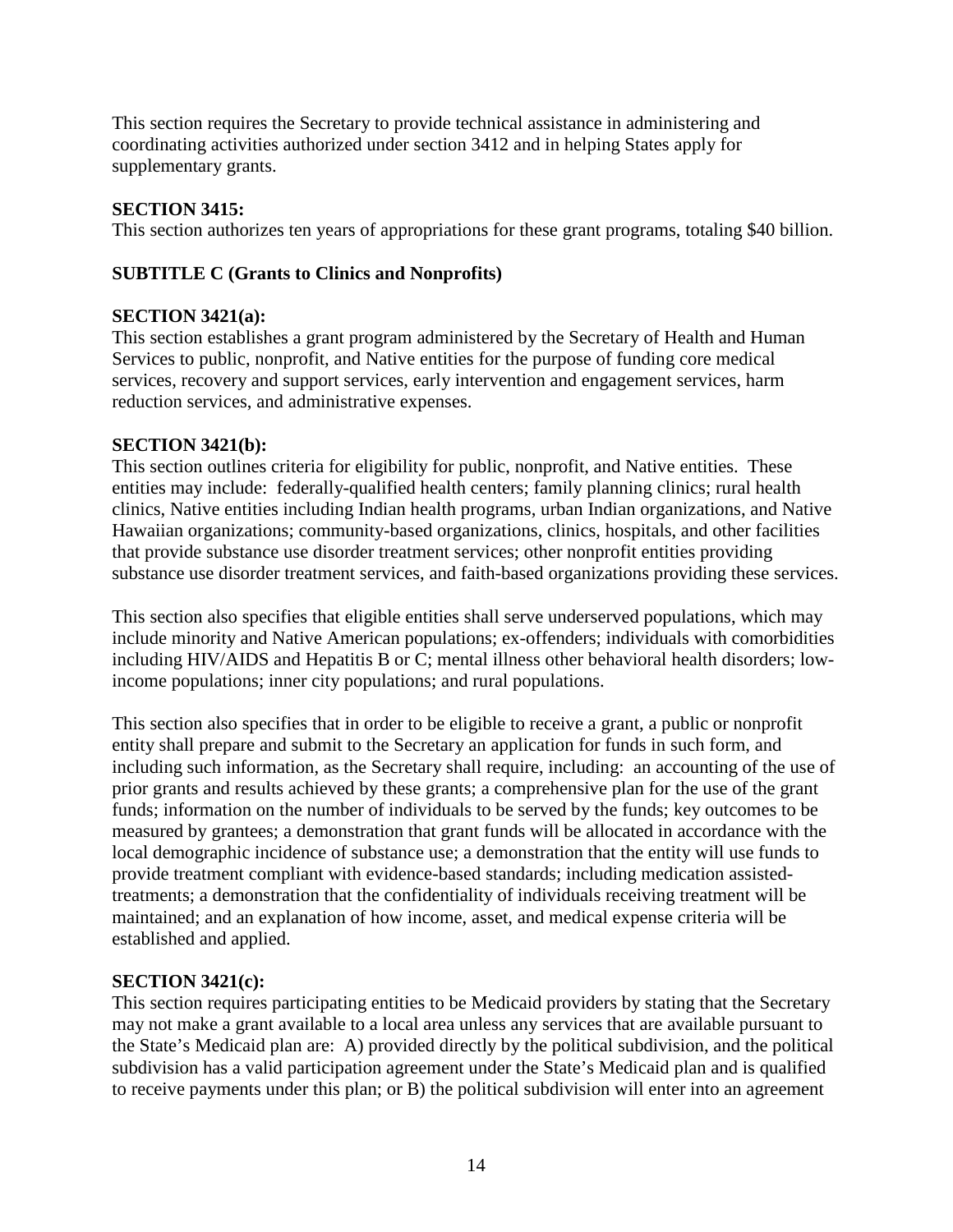with a public or non-profit private entity under which the entity will provide the service and the entity has entered into such a participation agreement and is qualified to receive such payments.

This section further specifies that these requirements may be waived if the entity providing health care services does not impose a charge or accept third-party reimbursement for its services. It clarifies that determinations of waiver eligibility shall be made without regard to whether the entity accepts donations for the purposes of serving the public.

## **SECTION 3421(d)**

This section specifies that 10 percent of the grant funds shall be used to provide grants to Native entities in amounts determined pursuant to criteria developed by the Secretary in consultation with Indian tribes.

This section also specifies that Native entities may use grant amounts for the purposes for which any grant under Section 3422 may be used as well as any other activities deemed appropriate by the Secretary in consultation with the Indian tribes.

## **SECTION 3422(a):**

This section states that an eligible entity may use these grants to provide prevention services, core medical services, recovery and support services, early intervention and engagement services, harm reduction services, and administrative expenses.

### **SECTION 3422(b):**

This section defines "prevention services" as services or programs to prevent substance use disorder, such as evidence-based education campaigns, community-based prevention programs, opioid diversion, and services to at-risk populations (including children at risk for substance use disorder or residing in homes with individuals with substance use disorders, currently or formerly incarcerated individuals, individuals with mental illness, and homeless individuals). Local areas are limited to using no more than 20 percent of their total grant funding for prevention services, but are allowed to apply to the Secretary for a waiver of this limit.

### **SECTION 3422(c):**

This section defines "core medical services" as evidence-based services provided to individuals with a substance use disorder or at risk for developing a substance use disorder, including: stabilization services, withdrawal management and detoxification; intensive inpatient or outpatient treatment; medication assisted treatment; outpatient treatment; residential recovery treatment; outpatient and ambulatory health services; hospice services; mental health services; naloxone procurement, distribution, and training; pharmaceutical assistance and diagnostic testing related to the management of substance use disorders and co-morbid conditions; home and community based services; comprehensive case management; and health insurance enrollment and cost-sharing assistance.

### **SECTION 3422(d):**

This section defines "recovery and support services" as services, subject to the approval of the Secretary, provided to individuals with substance use disorder, including residential recovery treatment and housing, long term recovery services, 24/7 hotline crisis center support, medical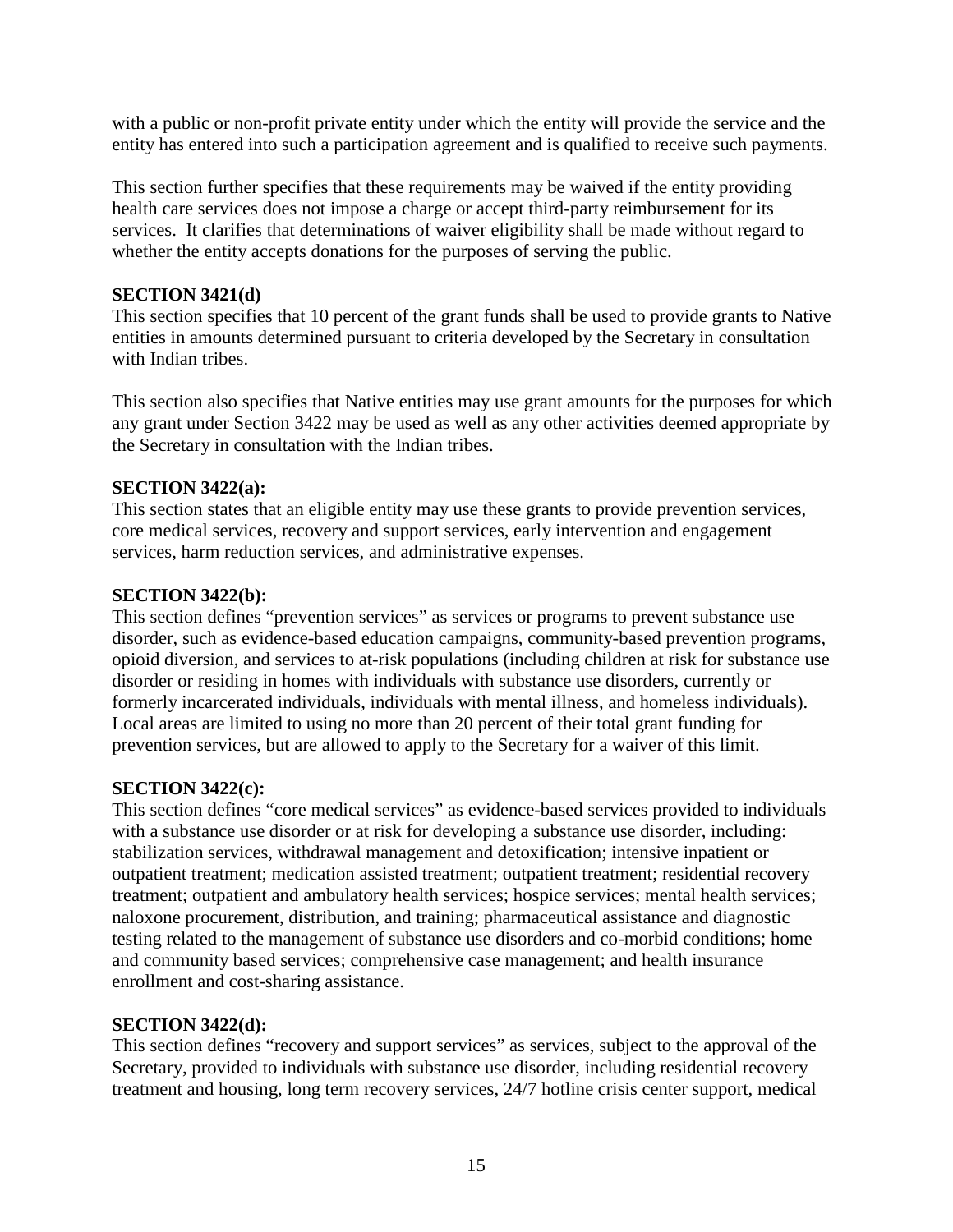transportation services, respite care for persons caring for individuals with substance use disorder, child care and family services provided while an individual is receiving inpatient treatment services or at the time of outpatient services, outreach services, peer recovery services, nutrition services, and referrals for job training and career services, housing, legal, and child and family services.

## **SECTION 3422(e):**

This section defines "early intervention and engagement services" as services to provide rapid access to substance use disorder treatment as well as counseling and referrals to individuals who have misused substances, who have experienced an overdose, or who are at risk of developing substance use disorder. It also includes the provision of referrals to facilitate the access of such individuals to core medical services or recovery and support services.

The section specifies that the entities through which services may be provided include emergency rooms, fire departments and emergency medical services, detention facilities, homeless shelters, law enforcement agencies, health care points of entry specified by eligible areas, federally-qualified health centers, and rural health clinics.

## **SECTION 3422(f):**

This section defines "harm reduction services" as evidence-based services provided to individuals engaging in substance use that reduce the risk of infectious disease transmission, overdose, or death, including by increasing access to health care.

### **SECTION 3422(g):**

This section limits an eligible entity to using no more than 10 percent of its total grant for administration, accounting, reporting, and program oversight, including for the purposes of developing systems to improve data collection and data sharing.

#### **SECTION 3423:**

This section authorizes the Secretary to provide technical assistance to nonprofit private entities regarding the process of submitting grants and may provide technical assistance with respect to the planning, development, and operation of any program or service.

### **SECTION 3424:**

This section authorizes the Secretary to provide planning grants to public, nonprofit private entities, and Native entities for purposes of assisting such entities in expanding their capacity to provide evidence-based substance-use related health and support services in low-income communities and underserved populations. Grants made available under this section shall not exceed \$150,000.

### **SECTION 3425:**

This section authorizes ten years of appropriations for these grant programs, totaling \$5 billion.

### **SUBTITLE D (Special Projects of National Significance)**

**SECTION 3431(a):**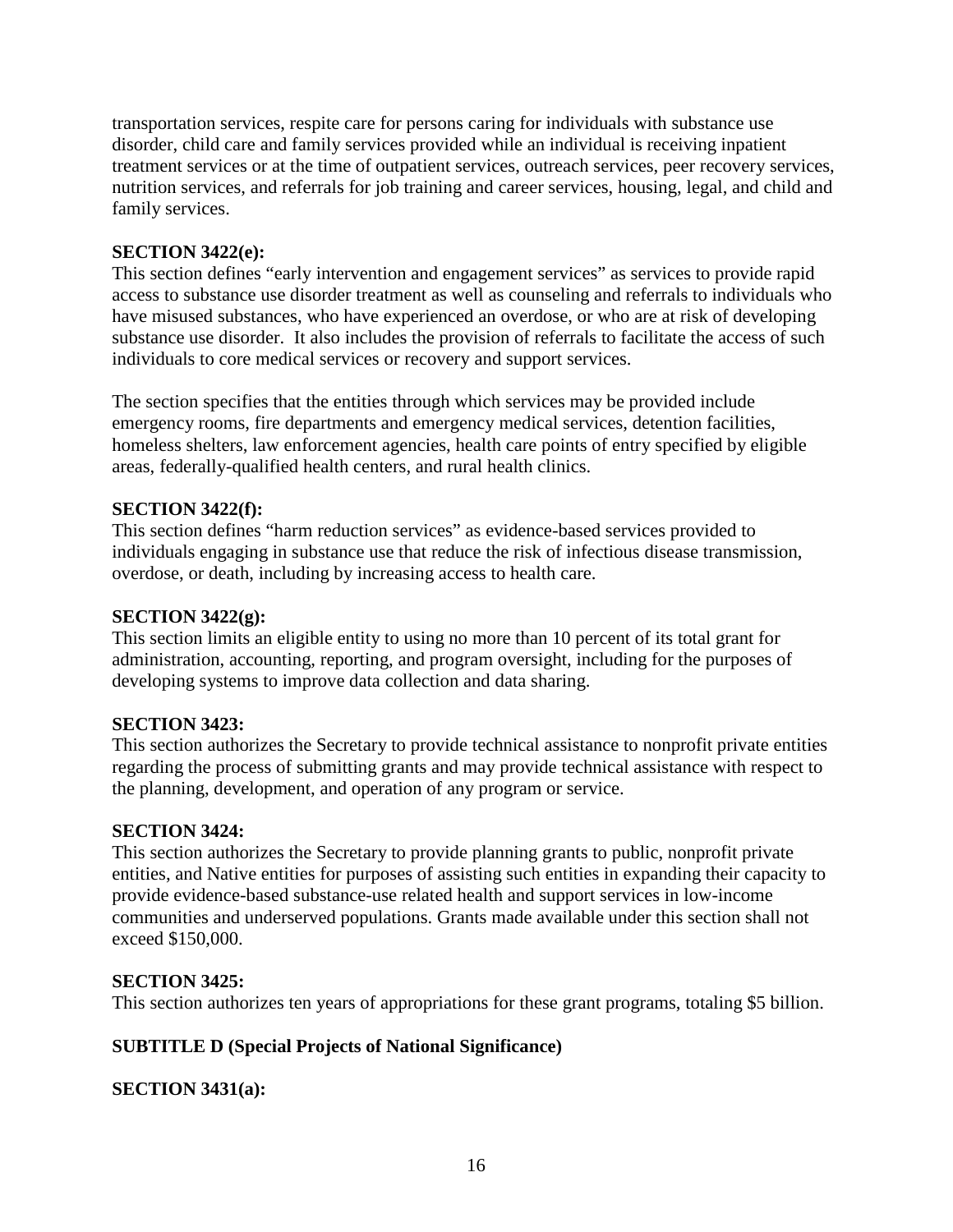This section specifies that the Secretary, acting in consultation with the Director of the Office of National Drug Control Policy, shall award grants to entities to administer special projects of national significance to support the development of innovative and original models for the delivery of substance use disorder treatment services.

## **SECTION 3431(b):**

This section specifies that the Secretary shall award grants under this section to entities eligible for grants under subtitles A (local areas), B (States), and C (nonprofits and clinics) based on newly emerging needs of individuals receiving assistance under this title.

## **SECTION 3431(c):**

This section specifies that the Secretary shall make information regarding successful models or programs developed under this section available to grantees in order to facilitate coordination, replication, and integration. This section also authorizes the Secretary to provide for peer-based technical assistance for grantees funded under this section.

## **SECTION 3431(d):**

This section requires the Secretary to use 10 percent of the funding made available for special projects of national significance to provide grants to Indian tribes for the purposes of supporting the development of innovative and original models for the delivery of substance use treatment services, including the development of culturally-informed care models.

## **SECTION 3431(e)**

This section authorizes ten years of appropriations for these grant programs, totaling \$5 billion.

# **SECTION 3432: (Education and Training Centers)**

This section authorizes the Secretary to make grants and enter into contracts to assist public and nonprofit private entities, schools, and academic medical centers in meeting the costs of projects to train health personnel (including counselors, case managers, social workers, peer recovery coaches, and harm reduction workers) in the diagnosis, treatment, and prevention of substance use disorders, including measures for the prevention and treatment of co-occurring infectious diseases and other conditions and care for women, pregnant women, and children.

This section allows the use of funds to train the faculty of schools of medicine and other health professions to teach students to screen for and provide for the needs of individuals with substance use disorder or at risk of substance use disorder and to develop and disseminate curricula and resource materials related to the screening, prevention, and treatment of substance use disorder, including information about prescribing best practices, alternative pain therapies, and medication-assisted treatment.

This section states that in making such grants, the Secretary shall give preference to qualified projects that will train or result in the training of health professionals who will provide services for underserved groups, minority health professionals and minority-allied health professionals, individuals who will provide treatment in rural or other areas underserved by current treatment structures, and professionals who will provide treatment for infectious diseases and mental health conditions co-occurring with substance use disorder.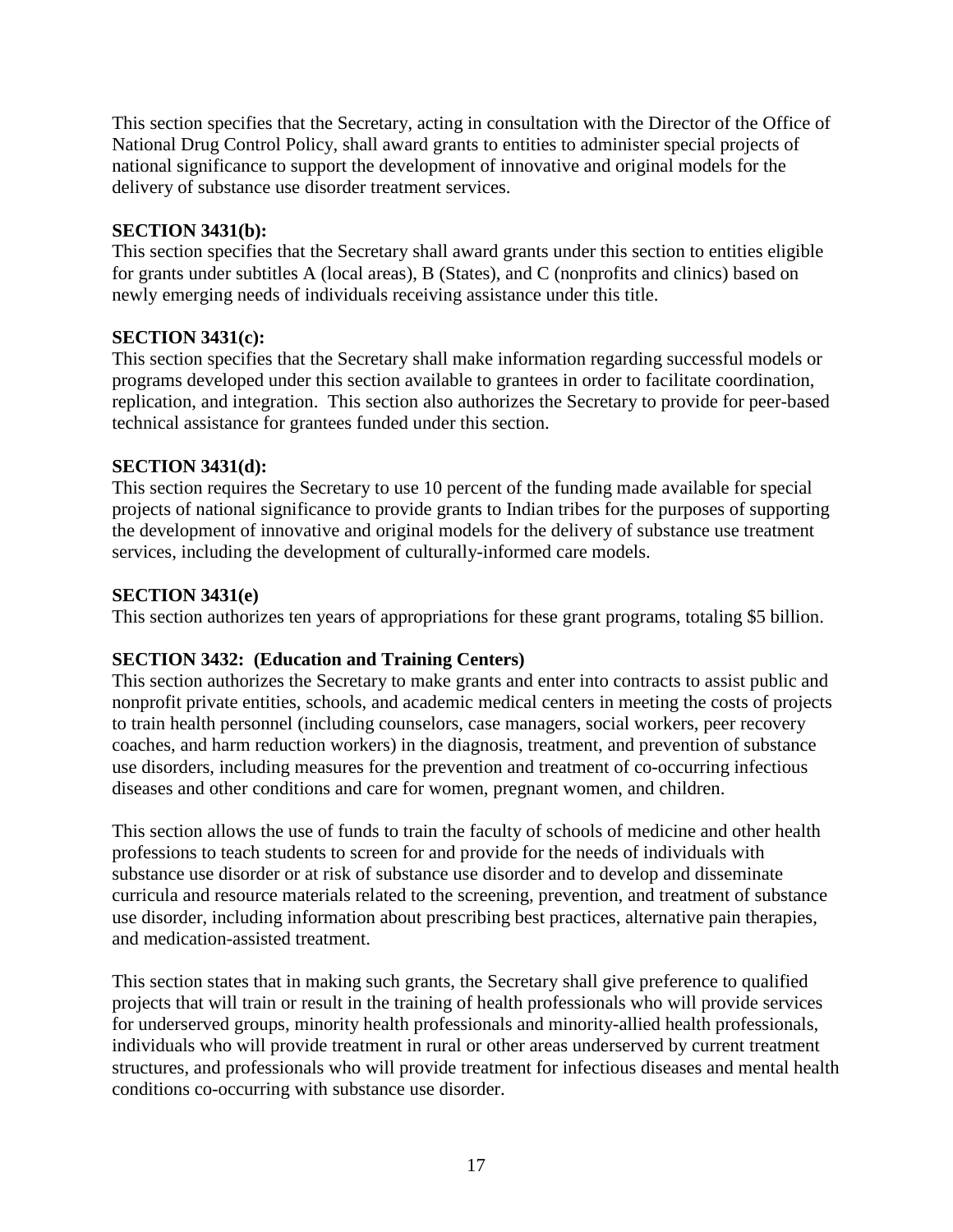This section requires the Secretary to use 10 percent of the amounts made available for education and training centers to provide grants to tribal colleges and universities, Indian Health Service grant funded institutions, and Native partner institutions, including institutions of higher education with medical training programs that partner with one or more Indian tribes, tribal organizations, native Hawaiian organizations, or tribal colleges and universities to train Native health professionals who will provide substance use disorder treatment services in Native communities.

This section authorizes ten years of appropriations for these grant programs, totaling \$5 billion.

## **SECTION 3433:**

This section requires that recipients of grant funding under this title that offer substance use disorder treatment services agree to offer all FDA-approved forms of medication-assisted substance use disorder treatment for the substance use disorders for which the applicant offers treatment. This section also allows applicants to receive a waiver to this requirement if they provide a justification and agree to require all entities offering substance use disorder treatment services under the grant to offer at least two Federally-approved forms of medication-assisted treatment on site, counsel patients on the benefits and risks of all forms of Federally-approved medication-assisted treatments, and maintain an affiliation with a provider that can prescribe or otherwise dispense all other forms of Federally-approved medication-assisted treatment.

This section also requires the Comptroller General to conduct a study describing any relationship between substance use rates, pain management practices of the Indian Health Service, and patient request denials through the purchased or referred care program of the Indian Health Service.

# **SECTION 3434(a):**

This section requires the Secretary, in consultation with the American Society of Addiction Medicine, to promulgate model standards for the regulation of substance use disorder treatment services.

# **SECTION 3434(b):**

This section specifies that the model standards shall: identify the type of providers covered and shall not include a private practitioner who is already licensed by a State medical licensing board and whose practice is limited to outpatient care; require that all substance use disorder treatment services be licensed by States; identify the professional credentials needed by each type of substance use disorder treatment professional; require that patients have access to licensed substance use disorder treatment services for inpatient and outpatient care; identify and develop strategies for States to ensure that all substance use disorder patients receive a medical assessment; require States to implement a process to ensure that residential treatment provider qualifications are verified by the single State agency regulating such services or by an independent third party with the necessary competencies to use evidenced-based patient placement assessment tools and nationally-recognized program standards, as applicable; ensure that patients receiving treatment for substance use disorder have access directly, or by referral or in such other manner as the Secretary determines, to FDA-approved medication assisted treatment; develop standards for data reporting; develop standards for licensed providers to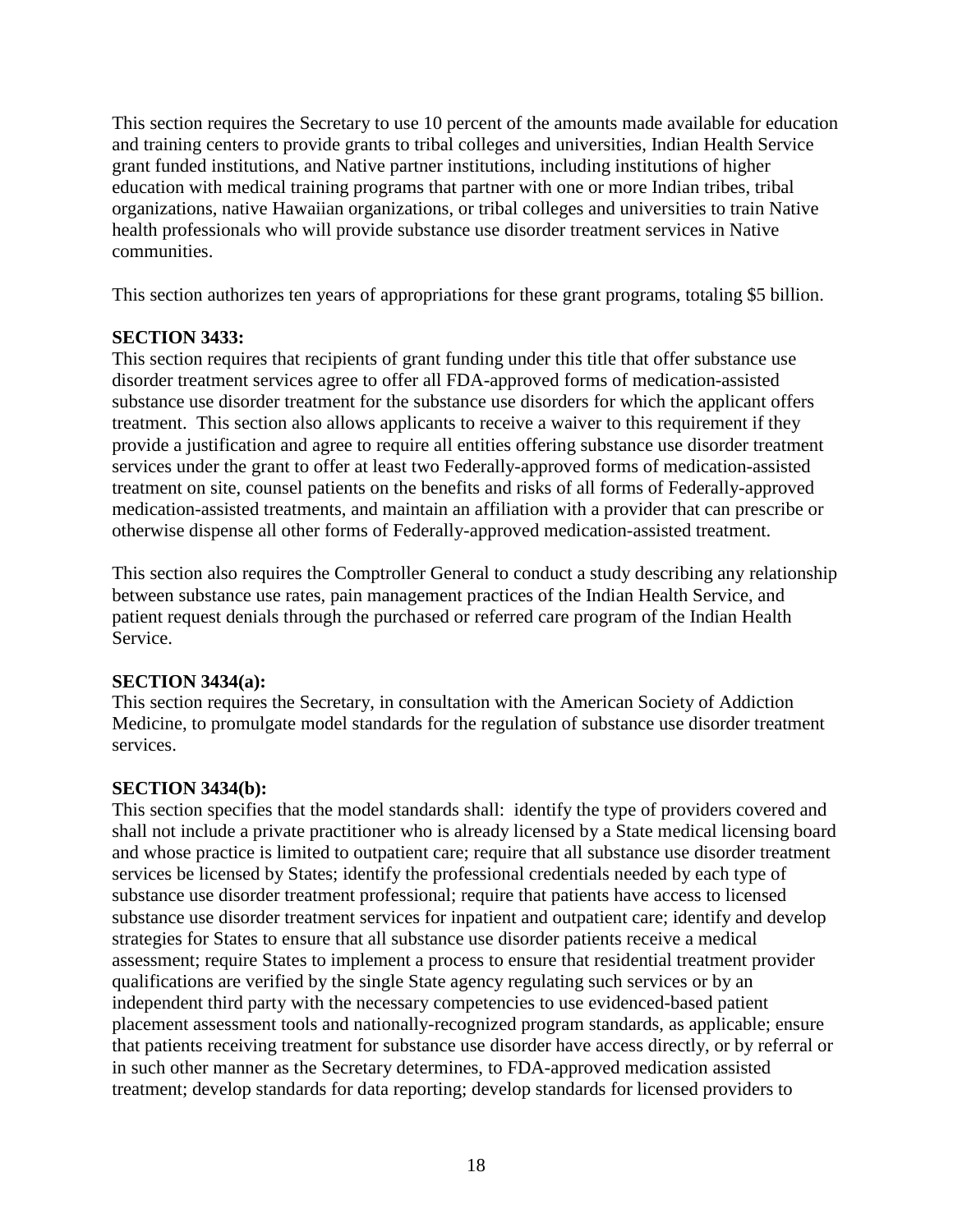ensure that patients receive an outpatient treatment and discharge plan; and require the designation of a single State agency to serve as the primary regulator in the State for substance use disorder programs.

This section also requires regulations to develop standards for the certification of recovery residences. Such standards must include: application, inspection, and renewal procedures; fire, safety, and health standards; standards for equipping such residences with naloxone and training residence owners, operators, and employees in the administration of naloxone; standards for recovery residence owners and operators; and standards to identify, disqualify from grant funding, and refer to the appropriate regulatory authority, any entity engaged in patient brokering. Standards developed by the Secretary must also require States to establish a toll-free complaint line related to recovery residences and establish and maintain a publicly accessible online list of all certified recovery residences in the State.

This section also requires the model standards developed by the Secretary to require the single State agency regulating substance use disorder treatment services to ensure that treatment provider assessments for all substance use disorder treatment services, including levels of care and length-of-stay recommendations, are verified by an independent third party that has the necessary competencies to use evidenced-based patient placement assessment tools and nationally-recognized program standards, as applicable.

This section also requires the model standards developed by the Secretary to require States to consider existing barriers to substance use disorder treatment service access, including capacity and infrastructure needs, as well as access to culturally attuned services.

### **SECTION 3434(c):**

This section requires the Secretary, beginning in 2021, to make an annual determination with respect to each State on whether the State has adopted the model regulations promulgated in accordance with this section.

# **SECTION 3434(d):**

This section also directs the Secretary to engage a non-profit, non-partisan standards development and quality measurement organization to convene regulators, States, consumer representatives, treatment providers, recovery residence owners and operators, and purchasers of substance use disorder treatments to develop and annually revise a set of health care quality measures to substance use disorder treatment providers and owners and operators of recovery residences.

### **SECTION 3435(a):**

This section requires the Secretary to provide for the purchase and delivery of Federallyapproved opioid overdose reversal products on behalf of each State and Indian tribe that receives funding under subtitle B. This section establishes budget authority in the amount of \$500 million annually in advance of appropriations Acts.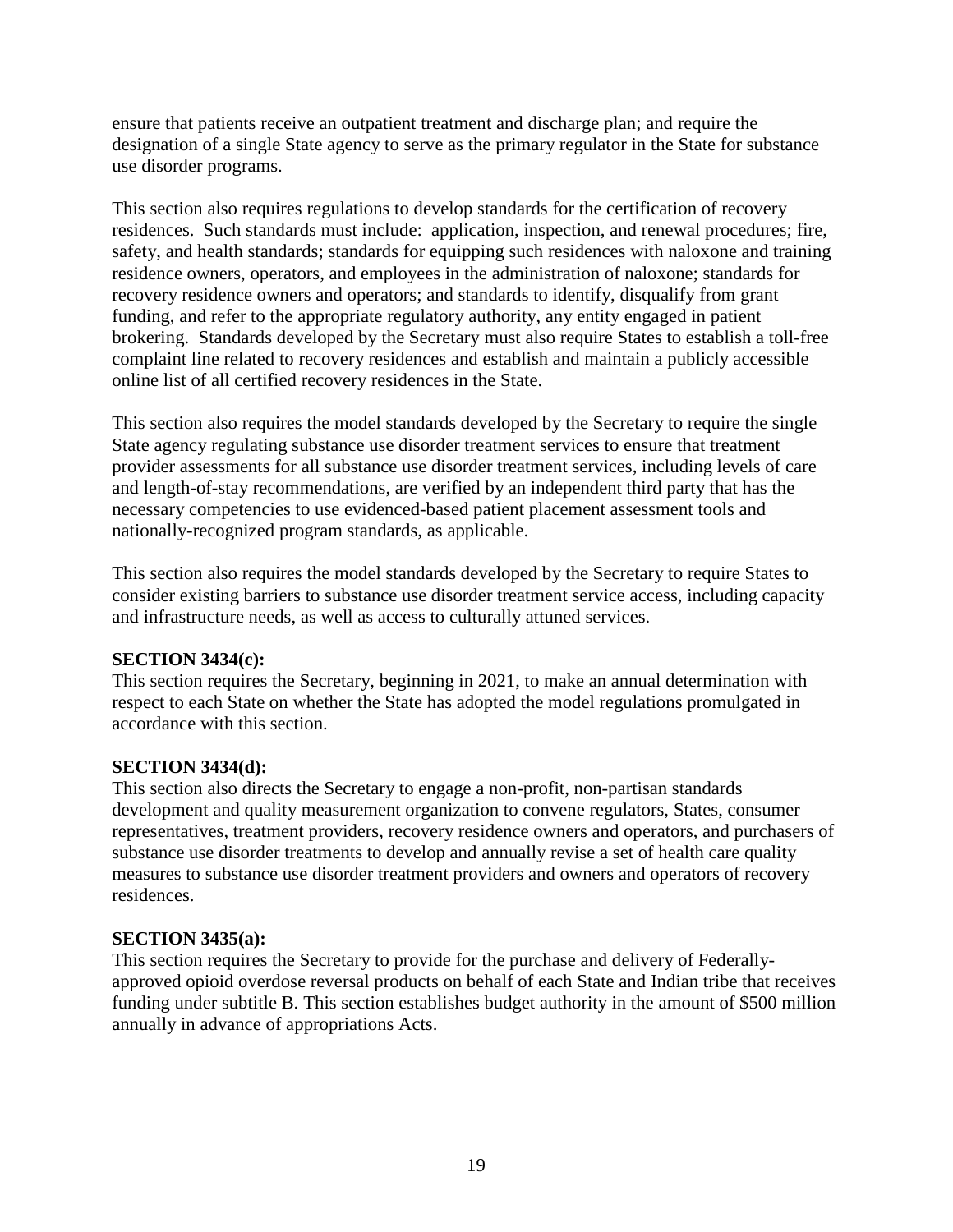In the event that sufficient overdose reversal drug products are not available, this section directs the Secretary to give preference to States with at least one local area eligible to receive a formula grant for local areas under Section 3401.

### **SECTION 3435(b):**

This section requires the Secretary to negotiate with manufacturers of opioid overdose reversal products and to consolidate such contracting with other contracting activities conducted by the Secretary. This section also authorizes the Secretary to decline to enter into contracts or modify or extend contracts as necessary.

The section provides that the price for these drug products shall be a discounted price negotiated by the Secretary.

This section provides that all opioid overdose reversal products purchased under this contract shall contain, for each dose, the maximum amount of active opioid antagonist recommended by the Food and Drug Administration as an initial dose and a minimum of two doses packaged together.

This section requires the Secretary to provide for the purchase and delivery of these products on behalf of States and tribal organizations and allows each State and Indian tribe to obtain additional quantities of opioid overdose reversal products at the same discounted price.

This section also requires the Secretary to enter into initial negotiations not later than 180 days after the enactment of this title.

This section authorizes the Secretary to enter into a contract with a drug manufacturer only if the manufacturer agrees to submit such reports as the Secretary deems necessary to ensure compliance with the contract and if the manufacturer agrees not to impose additional delivery costs.

This section also allows the Secretary to enter into contracts with multiple manufacturers, provided each manufacturer meets the terms and conditions of the contract, and allows States to choose which contract will be applicable to their purchase of additional quantities of overdose reversal products.

This section requires that beginning not later than one year after the Secretary enters into the first contract under this Section, the Secretary shall use a list established by an advisory committee established by the Secretary and located within the Centers for Disease Control and Prevention (CDC) which considers the cost-effectiveness of each overdose reversal product as the basis for the purchase, delivery, and administration of these products.

This section requires States to distribute opioid overdose reversal products received under this section to first responders and to public entities with the authority to administer local public health services. These public entities are directed to make products available to public and nonprofit entities (including rural health clinics, community-based organizations, non-profit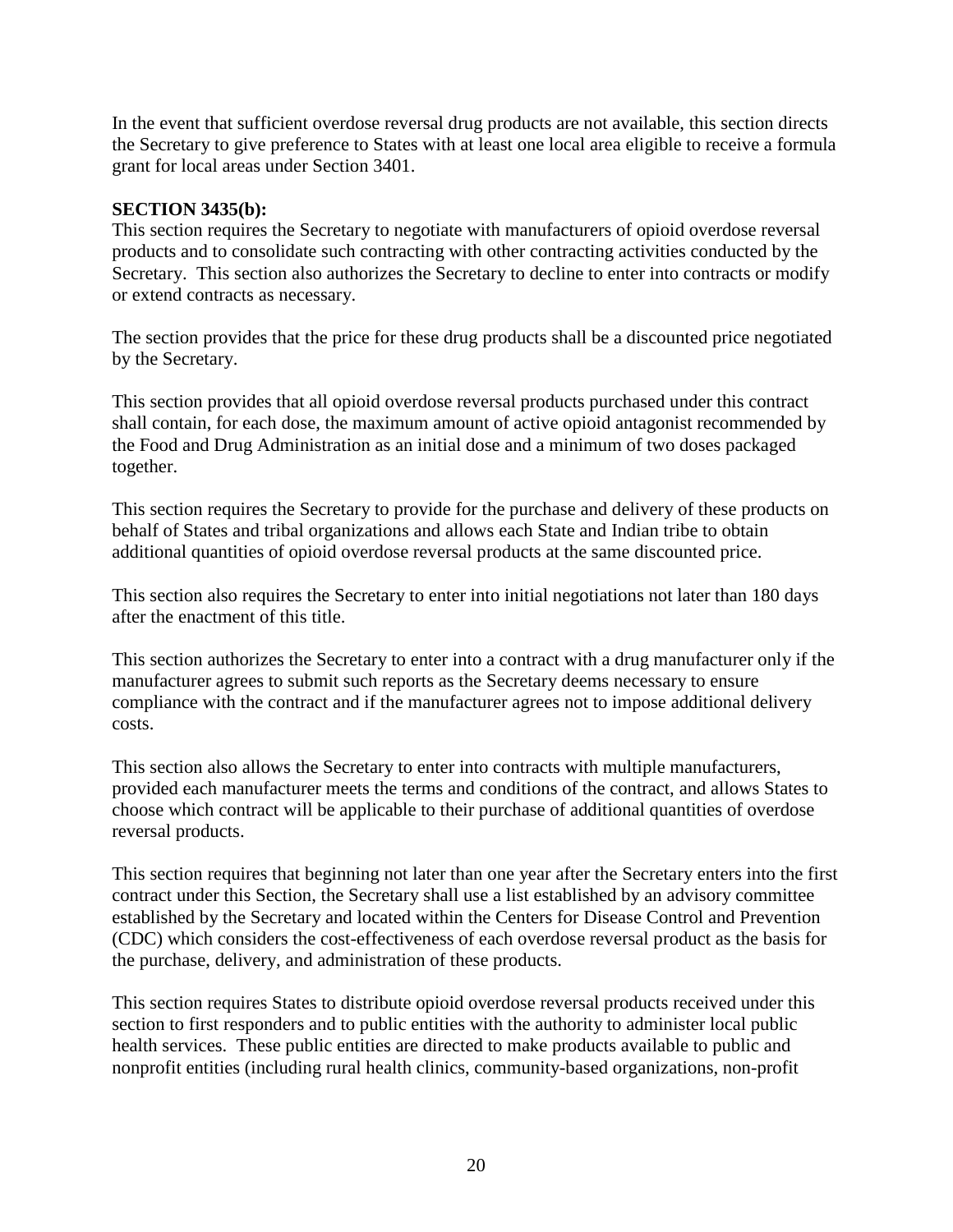entities and faith-based organizations providing treatment or harm reduction services) and the general public.

In order to be eligible to receive opioid overdose reversal drugs under this section, each State shall establish a program for distributing these products to first responders and local health departments, demonstrate a distribution rate of a minimum of 90 percent of the opioid overdose reversal products received under this program, and certify to the Secretary that the State has in place measures that enhance access to opioid overdose reversal products.

This section also requires the Indian Health Service, in consultation with Indian tribes, to determine any requirements that shall apply to Indian tribes receiving opioid overdose reversal products through the program established by this section.

This section contains definitions related to the opioid overdose reversal product negotiation program.

## **SECTION 3436:**

This section authorizes ten years of appropriations, totaling \$10 billion, to the National Institutes of Health for the purposes of conducting research on addiction and pain related to substance misuse.

## **SECTION 3437:**

This section authorizes ten years of appropriations, totaling \$5 billion, to the CDC for the purposes of improving data on drug overdose deaths and non-fatal drug overdoses, surveillance related to addiction and substance use disorder, and the prevention of transmission of infectious diseases related to substance use.

This section requires the CDC to use a portion of the funding appropriated under this section to ensure all States participate in the Enhanced State Opioid Overdose Surveillance program and to provide technical assistance to medical examiners and coroners to facilitate improved data collection.

This section requires that not less than 1.5 percent of the funding made available to the CDC be provided to Indian tribe epidemiology centers.

### **SECTION 3438:**

This section provides applicable definitions for this title.

# **SECTION 4 (AMENDMENTS TO CONTROLLED SUBSTANCES ACT)**

This section identifies the types of companies—distributors, dispensers, and manufacturers covered by these amendments to the Controlled Substances Act. Covered persons are those entities that distribute, manufacture, or dispense a schedule II controlled substance and are required to register under section 302(a)(1) or 302(a)(2) of the Controlled Substances Act.